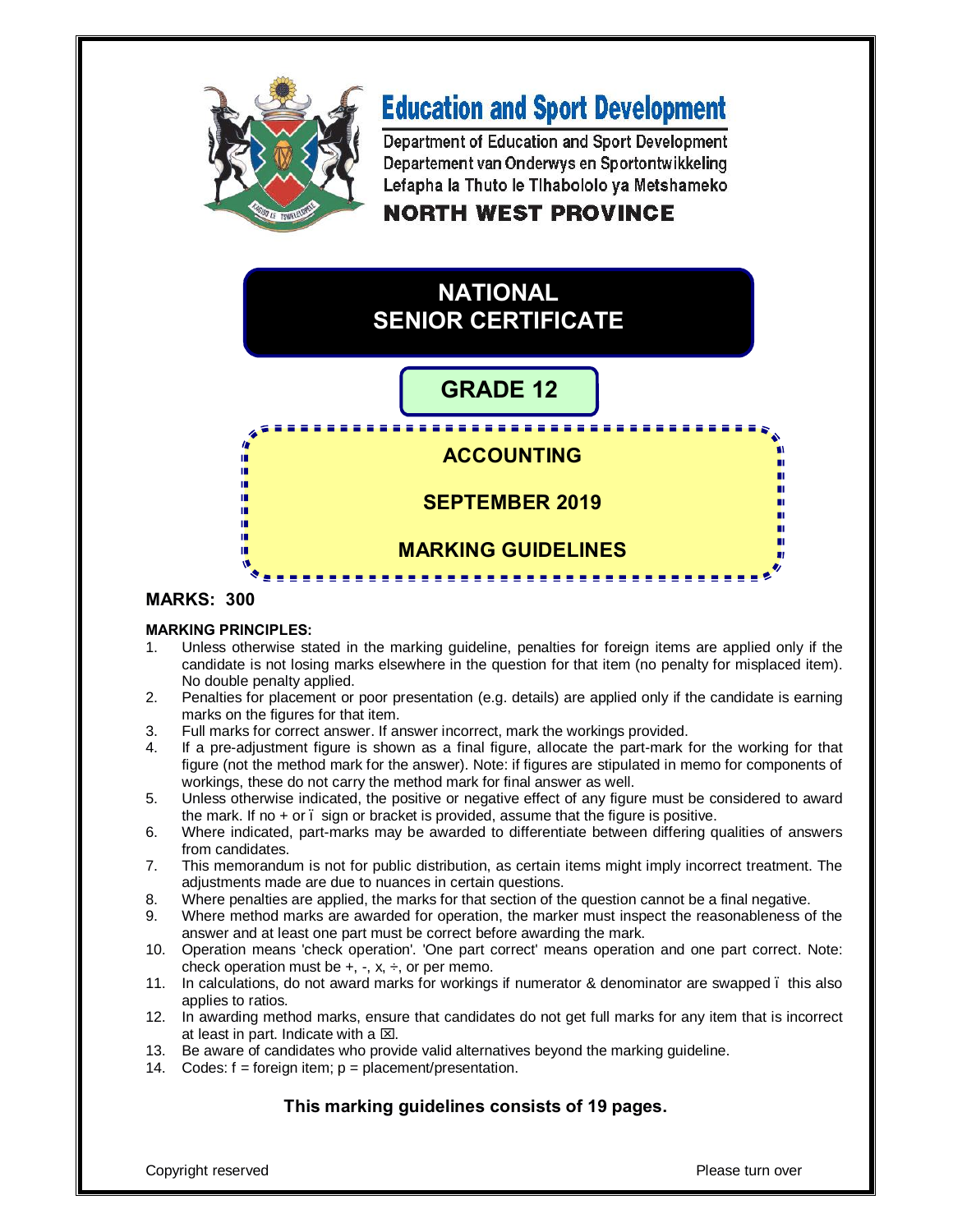#### **1.1 CONCEPTS**

| 1.1.1 | <b>Exempted items</b>                |   |
|-------|--------------------------------------|---|
| 1.1.2 | An indirect                          |   |
| 1.1.3 | Input                                |   |
| 1.1.4 | the Minister of Finance $\checkmark$ |   |
| 1.1.5 | False                                | E |

| No. | <b>Calculation</b>                              | <b>Amount owing to SARS</b> |
|-----|-------------------------------------------------|-----------------------------|
| A   | 59 325 . 33 585                                 | 25 740 √                    |
| в   | 3 220 x 15/115                                  | $(420)$ $\checkmark$        |
| С   | 30 800 x 15/100                                 | 4 620 $\sqrt{ }$            |
| D   | $(25\,300 \times 5/100 = 1\,265) \times 15/115$ | 165 $\checkmark$            |
| E.  | $(92 \times 500 = 46 000) \times 15/115$        | $(6 000) \sqrt{2}$          |
| F   |                                                 | 560 √                       |
| G   | $(2 280 - 2 050 = 230) \times 15/115$           | $30 \sqrt{2}$               |
| н   | 427 - 247                                       | $(180) \sqrt{2}$            |
|     |                                                 | 24 515 $\boxtimes^*$        |
|     | <u>*accept a T account</u>                      | *one part correct           |

**1.2.2 Pro Party Shop is experiencing cash flow problems and there is no money available to pay SARS. The bank account shows an overdraft of R52 110 on 31 January 2019. The directors have asked the account to reduce the sales amount so that the business will then receive a refund from SARS. Must the accountant go along with this suggestion?**  No  $\checkmark$ Give ONE reason for your decision. Any valid point  $\checkmark$ · It is tax fraud which is a very serious offence. It is unethical.

· SARS can charge interest and penalties and could have the guilty party imprisoned. **2** 

**TOTAL MARKS 20**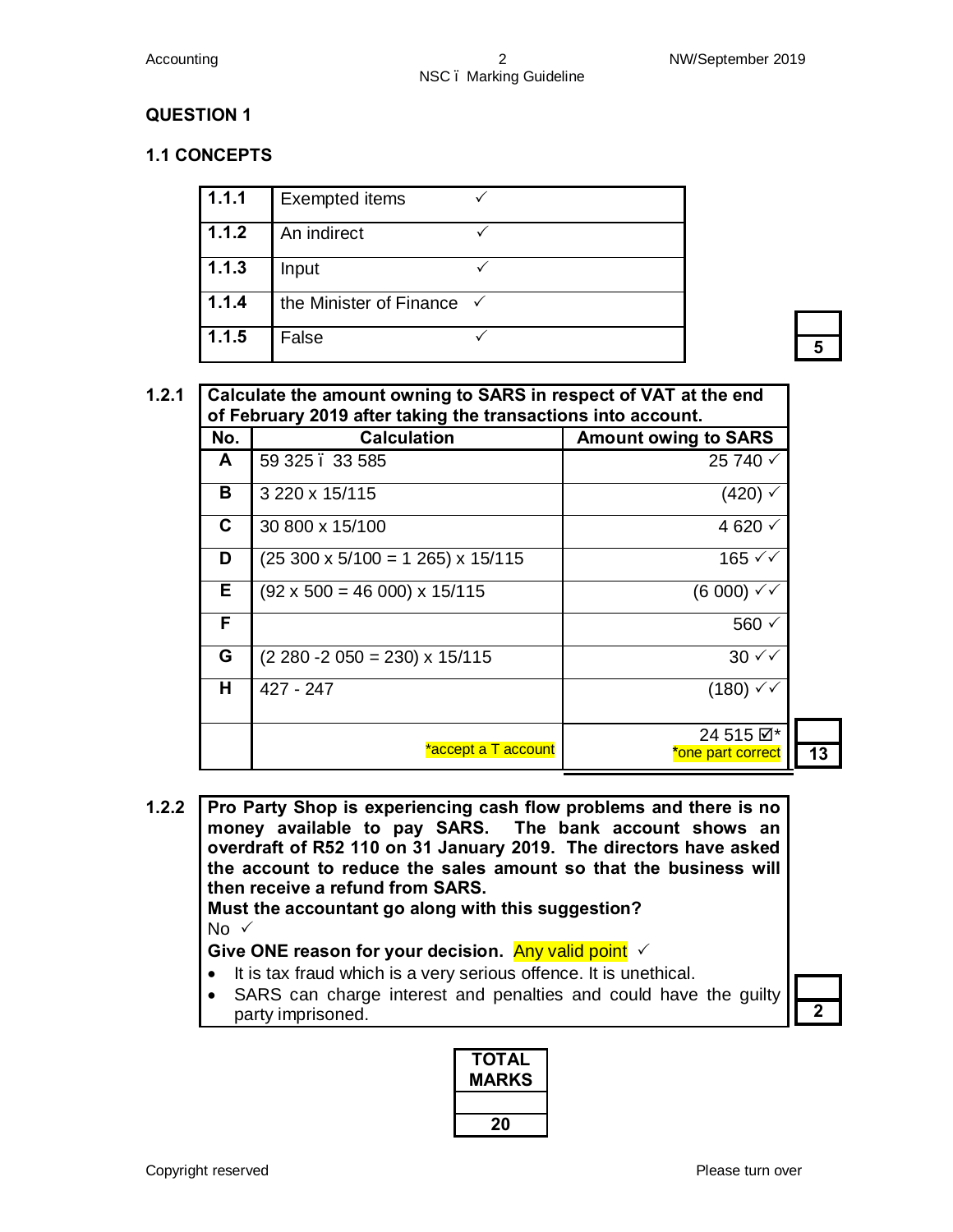#### **2.1 BANK RECONCILIATION AND INTERNAL CONTROL**

### **2.1.1 According to the January Bank Statement, does Rose Boutique have a favourable or unfavourable bank balance?**

Unfavourable  $\checkmark$ 

#### **Give a reason for your answer.**

The Bank Statement show the business bank account as a debit in their books which means that the business owes the bank funds. $\checkmark$ 



**2.1.2 Calculate the Bank balance according to the books of Rose Boutique on 31 January 2019.**  41 200 √ **(**, 52 780 , 39 800**)** √ + (420 + 2 315 + 1 620) √ √  $-275 \checkmark$  = (47 300)  $\checkmark$ **OR** -41 200 + 52 780 + 39 800 - 420 - 2 315 - 1 620 + 275  $= 47,300$ **State whether this balance is favourable or unfavourable.** Favourable  $\checkmark$ 



**2.1.3 The Reconciliation Statement for January 2019 shows an error that was made by the bank. Give ONE example of the type of error the bank could have made in this instance.**

**Any reasonable answer**  $\checkmark$ 

- Cheque drawn by another account holder incorrectly posted to Rose Boutique<sup>s</sup> account
- · Stop-/debit order processed twice in error
- · Error in amount deducted by the bank when processing a cheque **2**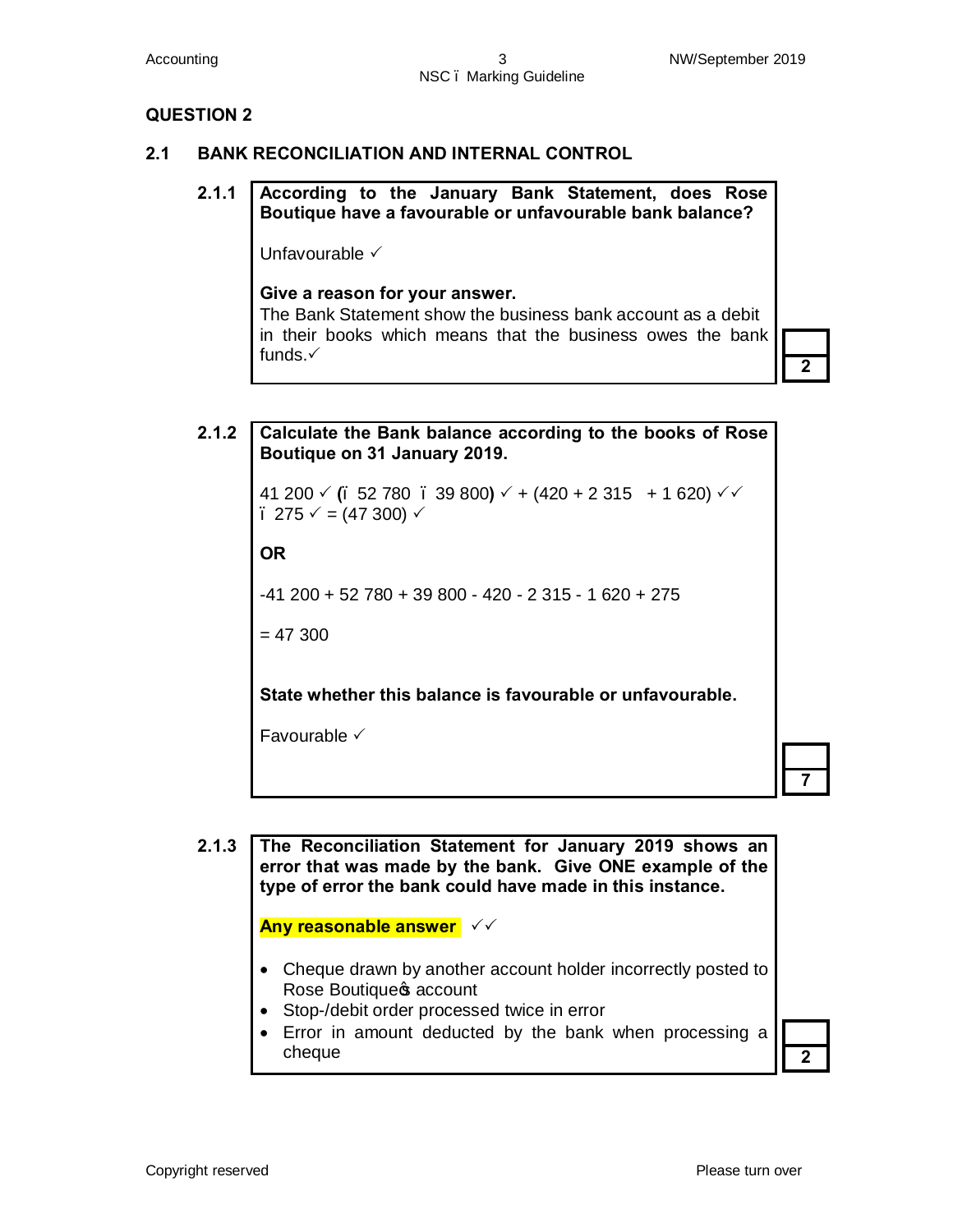

**2.1.5 Rose Boutique issued a post-dated cheque no. 510 (dated 15 April 2019). Explain how this cheque will be handled in the financial statements on the financial year end, 28 February 2019.** Increase cash and cash equivalents (bank)  $\checkmark$  and increase trade and other payables (trade creditors)  $\checkmark$  with R1 620. **2**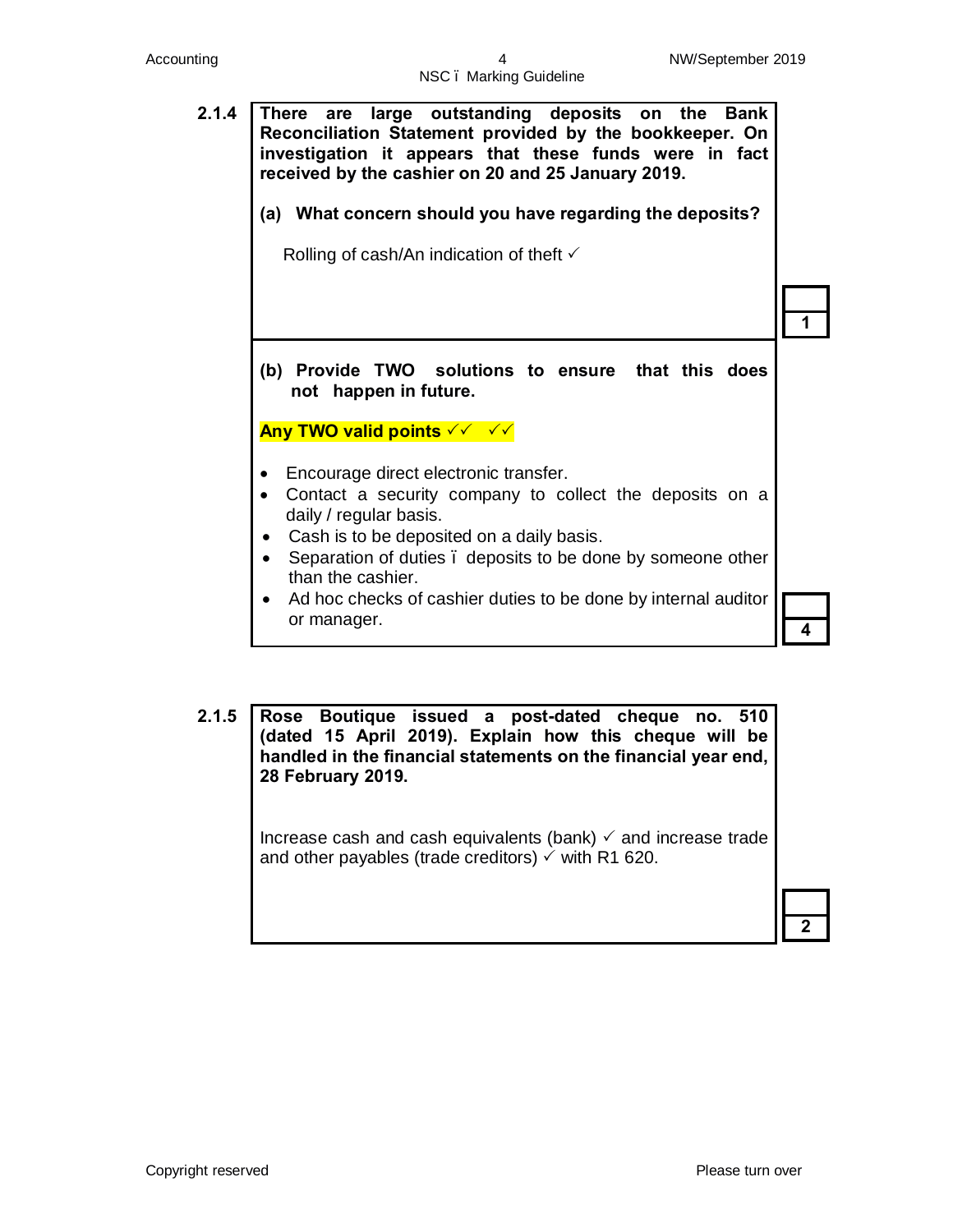# **2.2 CREDITORS' RECONCILIATION AND INTERNAL CONTROL**

## **2.2.1 CREDITORS' RECONCILIATION STATEMENT ON 30 JUNE 2019**

|                                                                                                                              | R                      |
|------------------------------------------------------------------------------------------------------------------------------|------------------------|
| Balance as per statement of account                                                                                          | 10 115 $\checkmark$    |
| Invoice 5671<br>6 5 5 5<br>6 900 $\checkmark$ + (6 900 - 345) $\checkmark$<br><b>OR</b><br>one mark one mark<br>13 800 - 345 | 13 455 √               |
| Invoice 5780                                                                                                                 | $(3320)$ $\checkmark$  |
| Invoice 5801                                                                                                                 | 1850 $√$               |
| Invoice 6011                                                                                                                 | 5800 $\checkmark$      |
| Electronic payment                                                                                                           | $(10000)$ $\checkmark$ |
| Discount received                                                                                                            | (500) √                |
|                                                                                                                              | 17 400 ☑*              |

**\***one part correct

**Calculate the correct balance of Bailey Ltd in the Creditors' Ledger.**

17 850  $\therefore$  450 = 17 400  $\checkmark$ 

# **2.2.2 Refer to Information D. Calculate the average creditors' payment period in days.** 114 000  $\frac{1}{2}$  (50 000 + 64 000)  $\checkmark$  x 365  $\checkmark$ 416 100  $\checkmark$ = 57 000 two marksx 365 one mark 416 100 one mark  $= 50$  days  $\boxtimes^*$ **\***one part correct **<sup>5</sup>**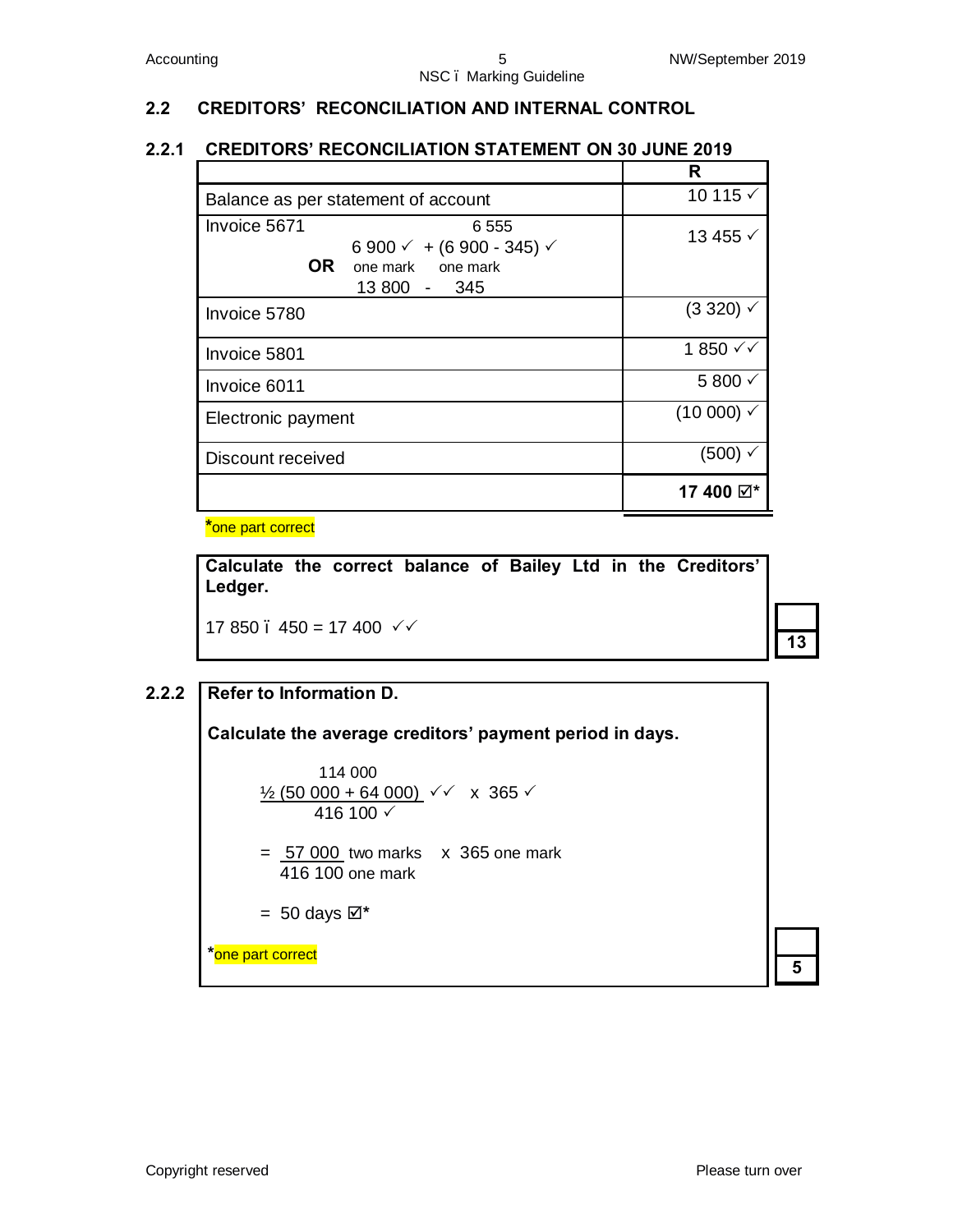# **2.2.3 Provide TWO internal control measures which can be implemented by a business for good internal control over creditors. Any TWO measures**  $\checkmark$   $\checkmark$   $\checkmark$ · The statement of account of individual creditors must be reconciled with their accounts in the CreditorsqLedger. · Conduct internal audits to minimise the possibility of fraud and error. · Check documents to ensure accuracy of calculations and entries. · Ensure that items ordered from creditors are correctly received. · Ensure that all purchases have valid authorisasion. · Ensure that creditors are paid on time to make use of discounts / avoid interest charged discounts. · Make full use of credit terms to assist cash flow. **4**

| ΤΟΤΑL<br><b>MARKS</b> |
|-----------------------|
|                       |
| 40                    |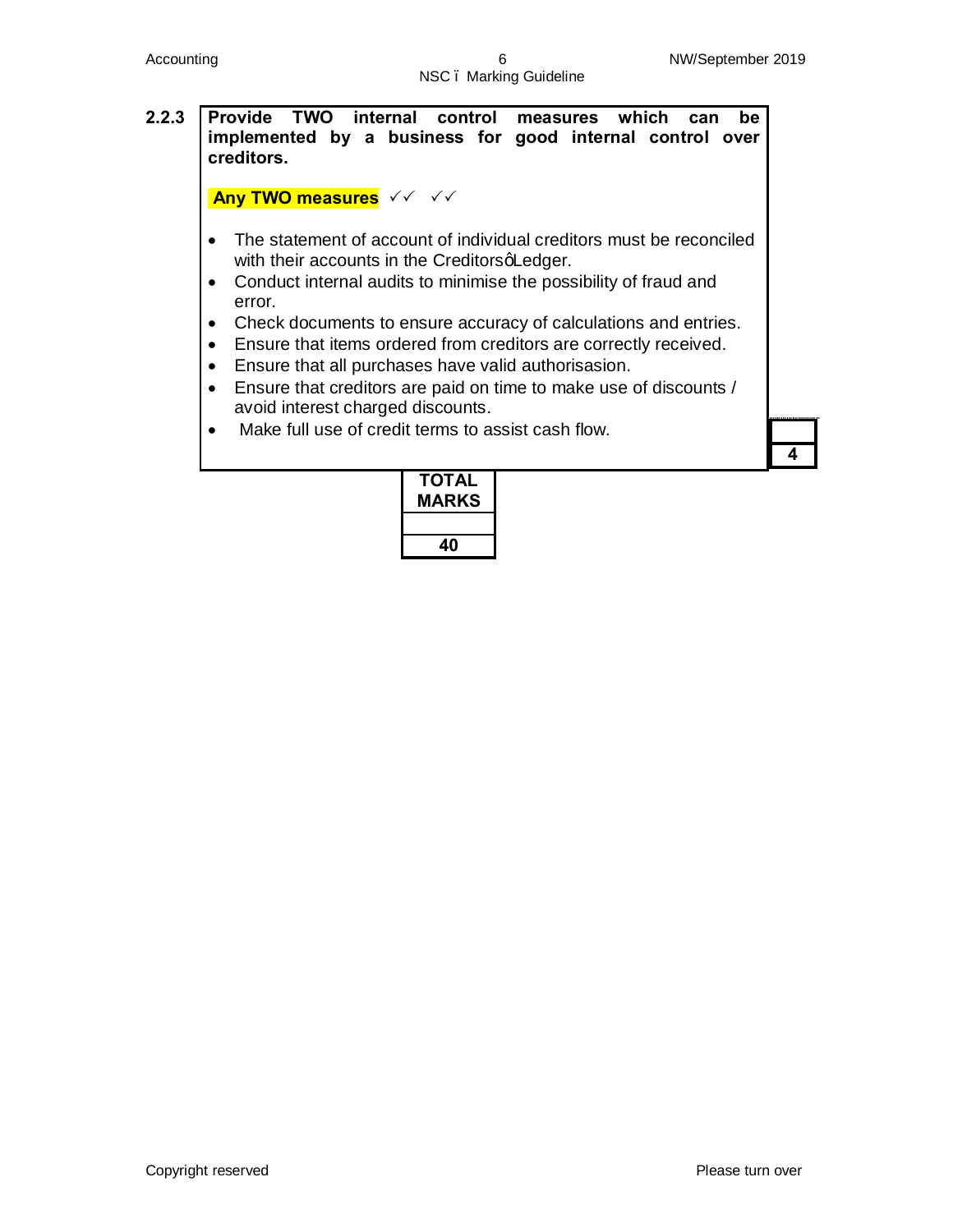### **3.1**

| 3.1.1 | Fixed cost $\checkmark$                    |  |
|-------|--------------------------------------------|--|
| 3.1.2 | Indirect material cost $\checkmark$        |  |
| 3.1.3 | Selling and distribution cost $\checkmark$ |  |
| 3.1.4 | Variable cost $\checkmark$                 |  |
|       | 3.1.5   Administration cost $\checkmark$   |  |
|       |                                            |  |

#### **3.2 N'SYNC MANUFACTURERS**

| 3.2.1 | Calculate the value of the raw material on hand<br>28 February 2019, using the weighted-average method. | on                                          |  |
|-------|---------------------------------------------------------------------------------------------------------|---------------------------------------------|--|
|       | <b>Calculation</b>                                                                                      | Answer                                      |  |
|       | $(55000 + 1135000)$<br>1 190 000 √<br>9 520 $\times$ x 560 $\times$<br>$(9020 + 500)$                   | 70 000⊠*<br>*one part correct<br>Must x 560 |  |
|       | <b>OR</b><br>125 two marks x 560 one mark                                                               |                                             |  |

| <b>Calculation</b>                                         | <b>Answer</b>           |
|------------------------------------------------------------|-------------------------|
| $(55000 + 1135000)$<br>1 190 000 √ . 70 000 Ø* (see 3.2.1) | 1 120 000 $\boxtimes^*$ |
| <b>OR</b>                                                  | *one part correct       |
| $(9520.560) \times 125$                                    |                         |
| one mark one method mark (see 3.2.1)                       |                         |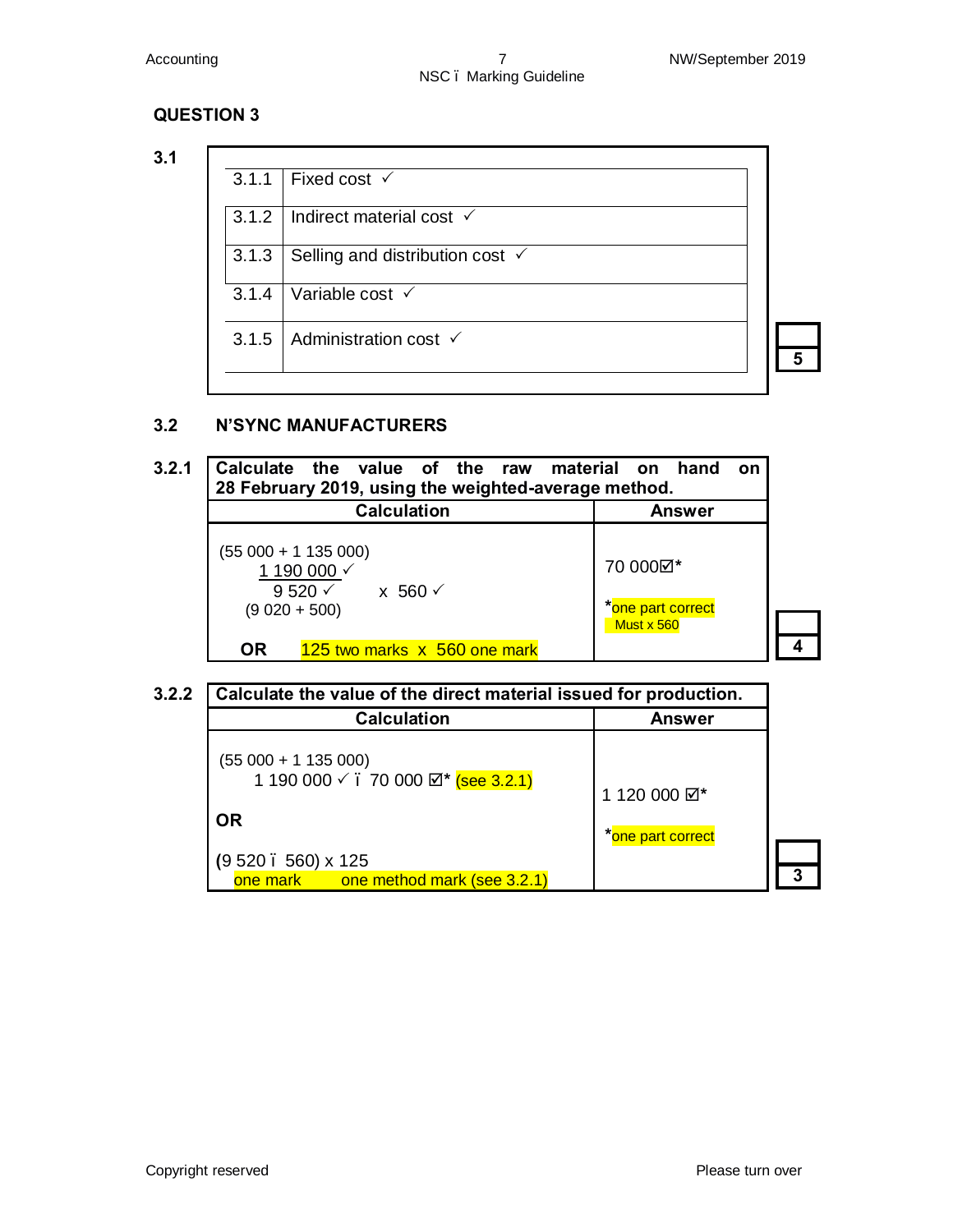#### **3.2.3 Prepare the note for Factory overhead cost.**

| <b>Factory overhead cost</b>                                                                              | 616 280    |  |
|-----------------------------------------------------------------------------------------------------------|------------|--|
| Indirect material                                                                                         |            |  |
| 52 354 four marks                                                                                         |            |  |
| (261 770 three marks x 1/5 one mark)                                                                      |            |  |
| $\left[(4\,500\,\sqrt{+260\,000\,\sqrt{-2\,730\,\sqrt{-1}}} \times 1/5\,\sqrt{-1\,750\,\sqrt{-1}}\right]$ | 50 604 Ø*  |  |
| <b>Insurance</b>                                                                                          |            |  |
| $(124992 - 19096 \sqrt{6}) - 59520 \sqrt{6} - 7440 \sqrt{6}$                                              |            |  |
| (105 896 two marks - 66 960 two marks)                                                                    | 38 936 ⊠*  |  |
| *Must be above 616280                                                                                     | 706 440 Ø* |  |

### **3.2.4 PRODUCTION COST STATEMENT ON 28 FEBRUARY 2019**

|                                                                                                                                               | R                       |    |
|-----------------------------------------------------------------------------------------------------------------------------------------------|-------------------------|----|
| Direct material cost<br>(see 3.2.2)                                                                                                           | 1 120 000 ☑*            |    |
| Direct labour cost<br>9430 one mark<br>467 720 $\checkmark$ + 312 850 $\checkmark$ + (7 002 + 2 428) $\checkmark$<br><b>322 280 two marks</b> | 790 000 ☑*              |    |
| <b>Prime cost</b><br>$(DMC + DLC)$                                                                                                            | 1910 000 $\boxtimes^*$  |    |
| <b>Factory overhead cost</b>                                                                                                                  | 706 440 ⊠*              |    |
| $(PC + FOHC)$<br><b>Manufacturing cost</b>                                                                                                    | 2 616 440 $\boxtimes^*$ |    |
| <b>Work-in-progress: Beginning</b>                                                                                                            | 65 050                  |    |
|                                                                                                                                               | 2 681 490 $\boxtimes^*$ |    |
| Work-in-progress: End<br>(Balancing figure)                                                                                                   | (189 490) ⊠*            |    |
| <b>Total cost of production</b><br>2 512 950 $\checkmark$ + 80 500 $\checkmark$ -101 450 $\checkmark$                                         | 2 492 000 2*            | 14 |

**\***one part correct

### **3.3 CRAFTY WOOD**

| 3.3.1 | Calculate the break-even point for 2018.                                                                    |                                                            |  |
|-------|-------------------------------------------------------------------------------------------------------------|------------------------------------------------------------|--|
|       | <b>Calculation</b>                                                                                          | <b>Answer</b>                                              |  |
|       | $548\,410\,\sqrt{ }$ + 247 500 $\sqrt{ }$<br>$18,85 \times$ (5,50 + 4,60 + 1,65) $\times$<br>(11,75)<br>OR. | 112 100 units √⊠*<br>* one part correct<br>answer in units |  |
|       | 795 910 two marks<br>7,10<br>two marks                                                                      |                                                            |  |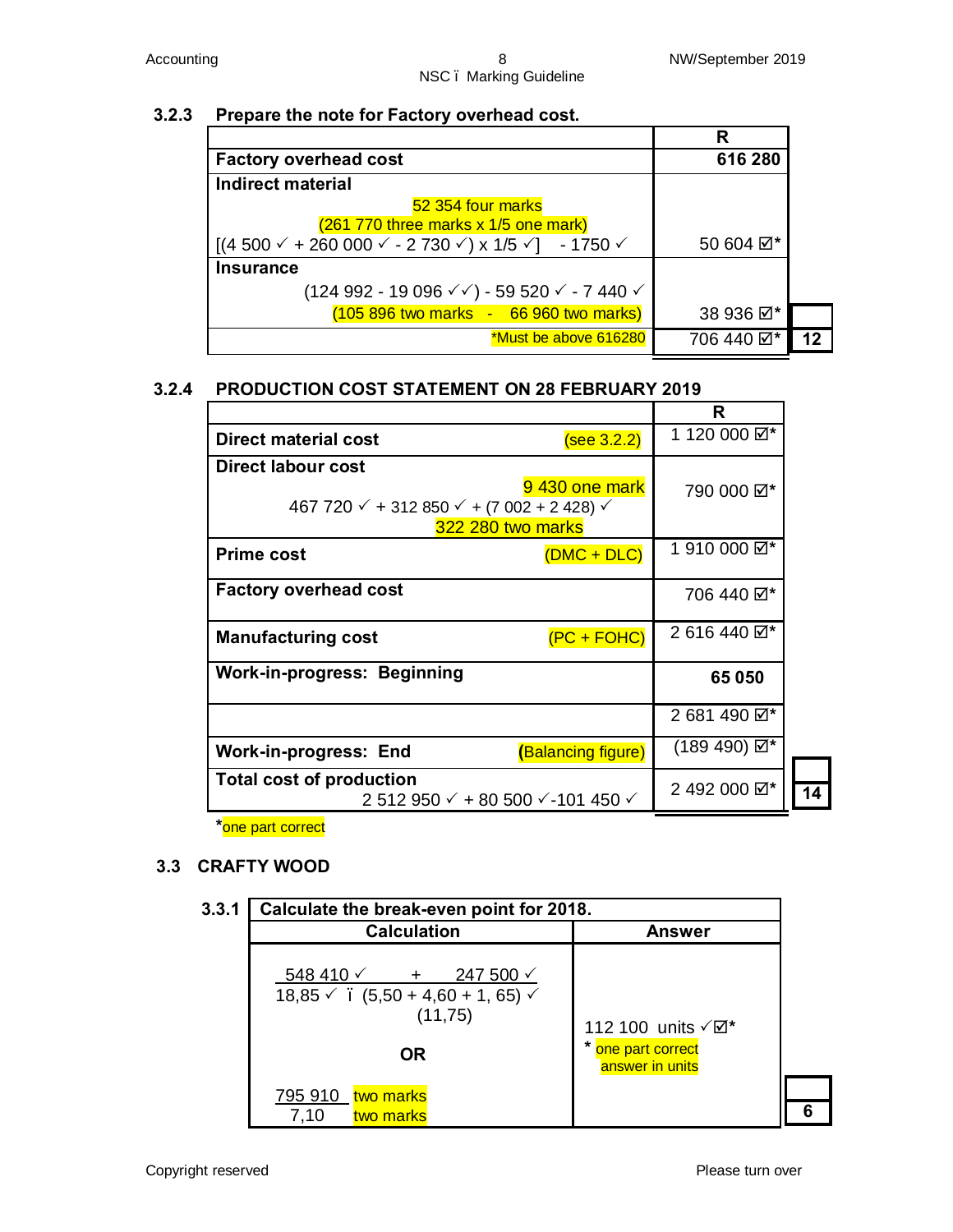# **3.3.2 Calculate the units produced and sold for 2018. Calculation Answer** 607 750 **OR** 508 300 **OR** 182 325 5,50 4,60 1,65 110 500 units  $\checkmark\checkmark$ **2**

**3.3.3 Explain whether you think the owner, Jenny, should or should not be concerned about the profitability and sustainability of her business. Provide TWO reasons and justify your answer by providing supporting figures**

> The owner should be concerned because the business is not sustainable.  $\checkmark$

**Discussion**  $\checkmark\checkmark$  **Quoted figures**  $\checkmark$ Answer for THREE marks:

- · BEP has been calculated at 112 100 units and they are only producing and selling 110 500 units. Therefore they are 1 600 units short. Thus not making profit.
- · In 2017 the BEP was 78 000 units and they managed to produce and sell 98 000 units, thereby registering a profit on 20 000 units. This will not happen in 2018.

Answer for TWO marks:

· The BEP has increased from 78 000 units to 112 100 units / by 34 100 units. **4**

| ΤΟΤΑΙ<br><b>MARKS</b> |
|-----------------------|
|                       |
| 50                    |

Copyright reserved **Please turn over**  $\blacksquare$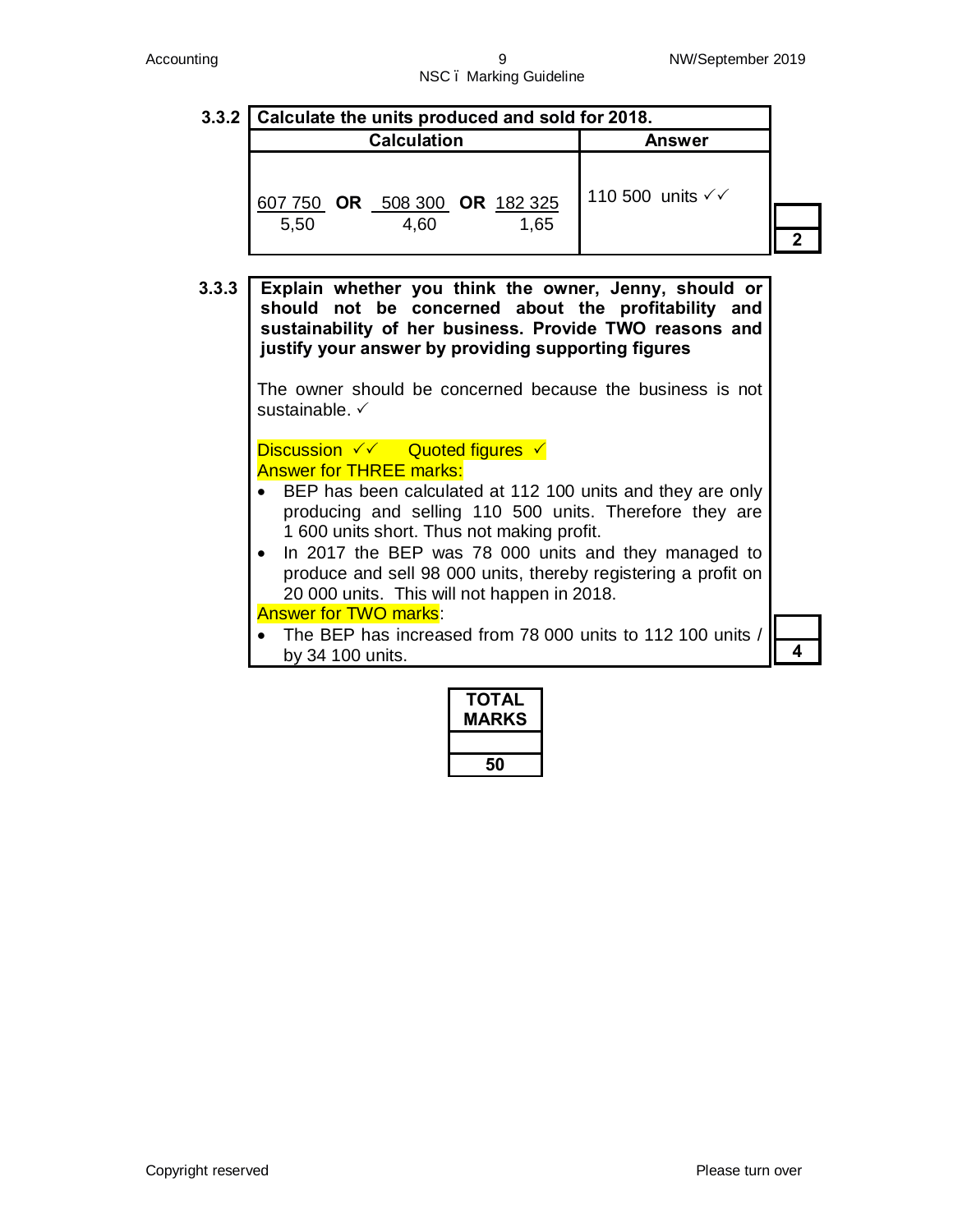|       | Choose a GAAP principle in COLUMN B that matches the<br>description in COLUMN A. |              |                              |  |
|-------|----------------------------------------------------------------------------------|--------------|------------------------------|--|
| 4.1.1 | E                                                                                |              | $\checkmark$ historical cost |  |
| 4.1.2 | D.                                                                               | $\checkmark$ | materiality                  |  |
| 4.1.3 | B                                                                                | $\checkmark$ | matching                     |  |
| 4.1.4 | F                                                                                |              | going concern                |  |
| 4.1.5 | C                                                                                |              | business entity              |  |
|       |                                                                                  |              |                              |  |

### **4.2.1 (a) ORDINARY SHARE CAPITAL**

| <b>Authorised shares:</b><br>1 000 000 ordinary shares |                                                  |                        |  |
|--------------------------------------------------------|--------------------------------------------------|------------------------|--|
| <b>Issued share capital:</b>                           |                                                  |                        |  |
| 700 000 √                                              | Ordinary shares on 1 July 2018                   | 2 100 000 $\checkmark$ |  |
| $(30 000) \checkmark$                                  | Shares re-purchased R3 $\checkmark$ $\checkmark$ | $(90000) \boxtimes^*$  |  |
| 100 000 √                                              | Shares issued at R7 each                         | 700 000 ☑*             |  |
| 770 000 $\checkmark$                                   | Ordinary shares on 30 June 2019                  | 2710 000 √             |  |

\*one part correct

#### **(b) RETAINED INCOME**

| <b>Balance on 1 July 2018</b><br>(Balancing figure)                                                                     | 483 160   | ⊠*  |  |
|-------------------------------------------------------------------------------------------------------------------------|-----------|-----|--|
| Net profit after income tax                                                                                             | 900 000   | ⊠*  |  |
| 1 250 000 √ . 350 000 √                                                                                                 |           |     |  |
| (1 250 000 one mark x 72/100 one mark)                                                                                  |           |     |  |
| 30 000 shares re-purchased at R6 each                                                                                   | (180 000) | √⊠* |  |
| <b>Ordinary share dividends</b>                                                                                         | (403 500) | ⊠*  |  |
| Interim dividends 670 000 $\times$ 0,20 $\times$                                                                        | 134 000   |     |  |
| Final dividends 770 000 $\boxtimes$ * x 0,35 $\checkmark$                                                               | 269 500   | ⊠*  |  |
| Balance on 30 June 2019                                                                                                 | 799 660   |     |  |
| <b>And the contract of the contract of the contract of the contract of the contract of the contract of the contract</b> |           |     |  |

\*one part correct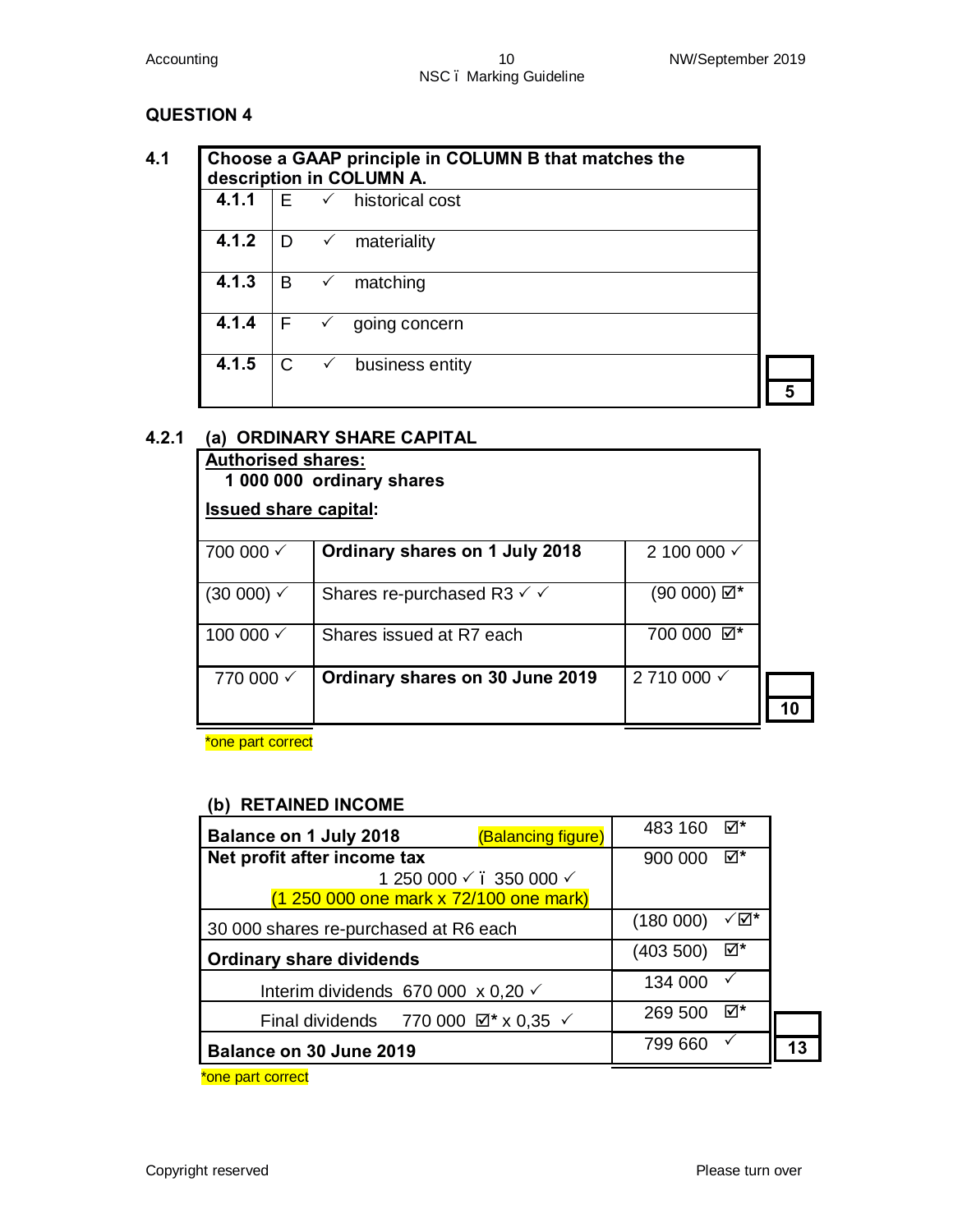#### **4.2.2 SAHARA LTD BALANCE SHEET ON 30 JUNE 2019**

| <b>ASSETS</b>                                                                      |                                   |    |
|------------------------------------------------------------------------------------|-----------------------------------|----|
| <b>NON-CURRENT ASSETS</b>                                                          | 3 168 660 $\boxtimes^*$           |    |
| <b>Fixed Assets</b>                                                                | 2 580 000 $\boxtimes^*$           |    |
| $1275000 + 30000000 + 7200000 + 600000$                                            |                                   |    |
| $\sqrt{-315000}$ $\sqrt{\sqrt{-1}}$                                                |                                   |    |
|                                                                                    |                                   |    |
| Financial assets: Fixed Deposit ✓                                                  | 588 660 ⊠*                        | 11 |
|                                                                                    |                                   |    |
| <b>CURRENT ASSETS</b><br>$(1090000 \times 1,5)$                                    | 1635000 ☑ ☑*                      |    |
| Inventory                                                                          | 790 000 2*                        |    |
| <b>Trade and other receivables</b>                                                 |                                   |    |
| $(530\ 000 \times + 24\ 000 \times + 50\ 000 \times)$                              | 604 000 ☑*                        |    |
| <b>Cash and cash equivalents</b>                                                   |                                   |    |
| $(66\,000 \; \sqrt{+175\,000 \; \sqrt{\sqrt{}}})$                                  | 241 000 Ø*                        |    |
|                                                                                    |                                   |    |
| <b>TOTAL ASSETS</b>                                                                | 4 803 660 Ø <sup>**</sup>         |    |
| ** (Must be the same figure as Total Equity and Liabilities)                       |                                   | 13 |
|                                                                                    |                                   |    |
| <b>EQUITY AND LIABILITIES</b>                                                      |                                   |    |
| <b>SHAREHOLDERS EQUITY</b>                                                         | 3 509 660 $\overline{\boxtimes*}$ |    |
| Ordinary share capital $\checkmark$<br>(see 4.2.1 (a))                             | 2710 000 2*                       |    |
| Retained income √                                                                  | 799 660 √                         | 5  |
|                                                                                    |                                   |    |
| <b>NON-CURRENT LIABILITIES</b>                                                     | 204 000                           |    |
| <b>Loan: Quality Bank</b>                                                          |                                   |    |
| $(300\ 000\ \text{×} + 8\ 000\ \text{×} - 56\ 000\ \text{×}$ . 48 000 $\text{×}$ ) | 204 000 Ø*                        |    |
|                                                                                    |                                   | 7  |
| <b>CURRENT LIABILITIES</b><br>(***SEE ALTERNATIVE)                                 | 1 090 000 ☑*                      |    |
| <b>Trade and other payables</b>                                                    |                                   |    |
| $(720\,000 \times + 35\,500 \times +17\,000 \times)$                               | 772 500 ☑*                        |    |
| <b>Shareholders for dividends</b><br>(see 4.2.1 (b))                               | 269 500 Ø*                        |    |
| 48 000 Ø*<br>Current portion of loan √                                             |                                   |    |
|                                                                                    |                                   | 10 |
| <b>TOTAL EQUITY AND LIABILITIES</b>                                                | 4 803 660 $\boxtimes^*$           |    |
|                                                                                    |                                   |    |
| $(SHE + NCL + CL)$                                                                 |                                   | 46 |

#### **\***one part correct

#### **\*\*\*ALTERNATIVE FOR CURRENT LIABILITIES:**

| <b>CURRENT LIABILITIES</b>                                      | 1 090 000 ☑*            |    |
|-----------------------------------------------------------------|-------------------------|----|
| Trade and other payables<br>+17 000 $\checkmark$ $\checkmark$ ) | 772 500 Ø*              |    |
| Current portion of loan $\checkmark$                            | 48 000 Ø*               | 10 |
| <b>TOTAL EQUITY AND LIABILITIES</b>                             | 4 803 660 $\boxtimes^*$ |    |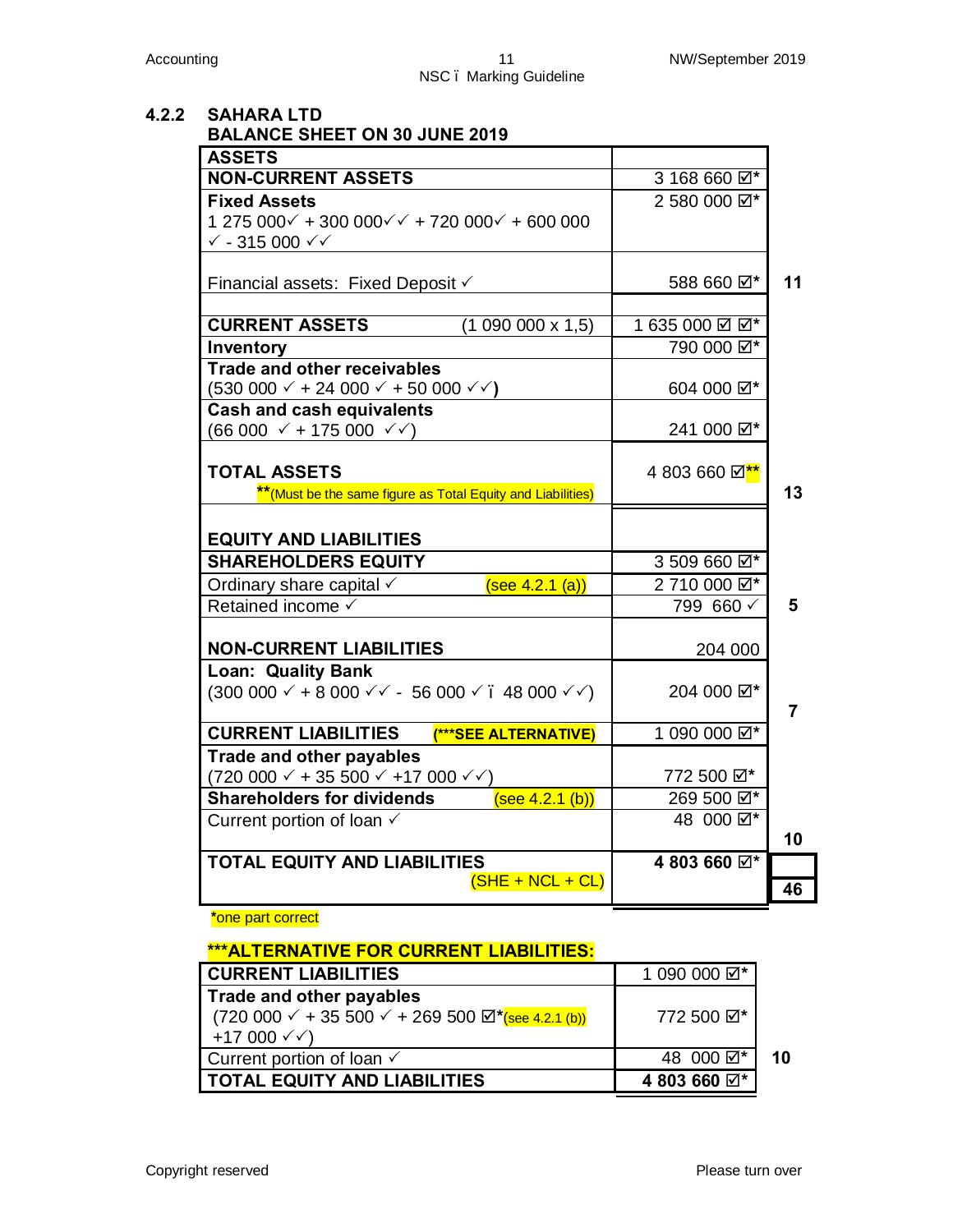#### **4.3 AUDIT REPORT**

**4.3.1 Provide ONE reason why public companies must be externally audited.**

Any valid answer  $\sqrt{x}$ 

- Because they work with public funds.
- · To be accountable to stake holders e.g. shareholders.
- · To discourage fraud.
- **Requirement of the Act/IFRS (compliance). 2**

#### **4.3.2 What type of report did Giovanni Ltd receive from the independent auditors? Explain your answer.**

**Type:** 

Unqualified report  $\checkmark$ 

**Explain your answer: ✓✓** 

- · The auditors found that the financial statements were accurate.
- The financial statements fairly present the financial performance and financial position of the company.
- · The financial statements are in accordance with International Financial Reporting Standards and the Companies Act of South Africa. **3 3**

#### **4.3.3 Refer to information B.**

**One of the directors says that "the company must not waste money on things like this." Provide THREE reasons against his opinion.**

Any TWO valid answers <del>√</del> <del>√</del> √ √ √ √ √

- · This forms part of their corporate social investment/responsibility which is necessary as the company relies on the goodwill (support/positive image/good publicity) of the community in which they operate.
- · Creates a safer environment which encourages customers to visit the business/creates better working environment.

In accordance with the King Code. **6** 

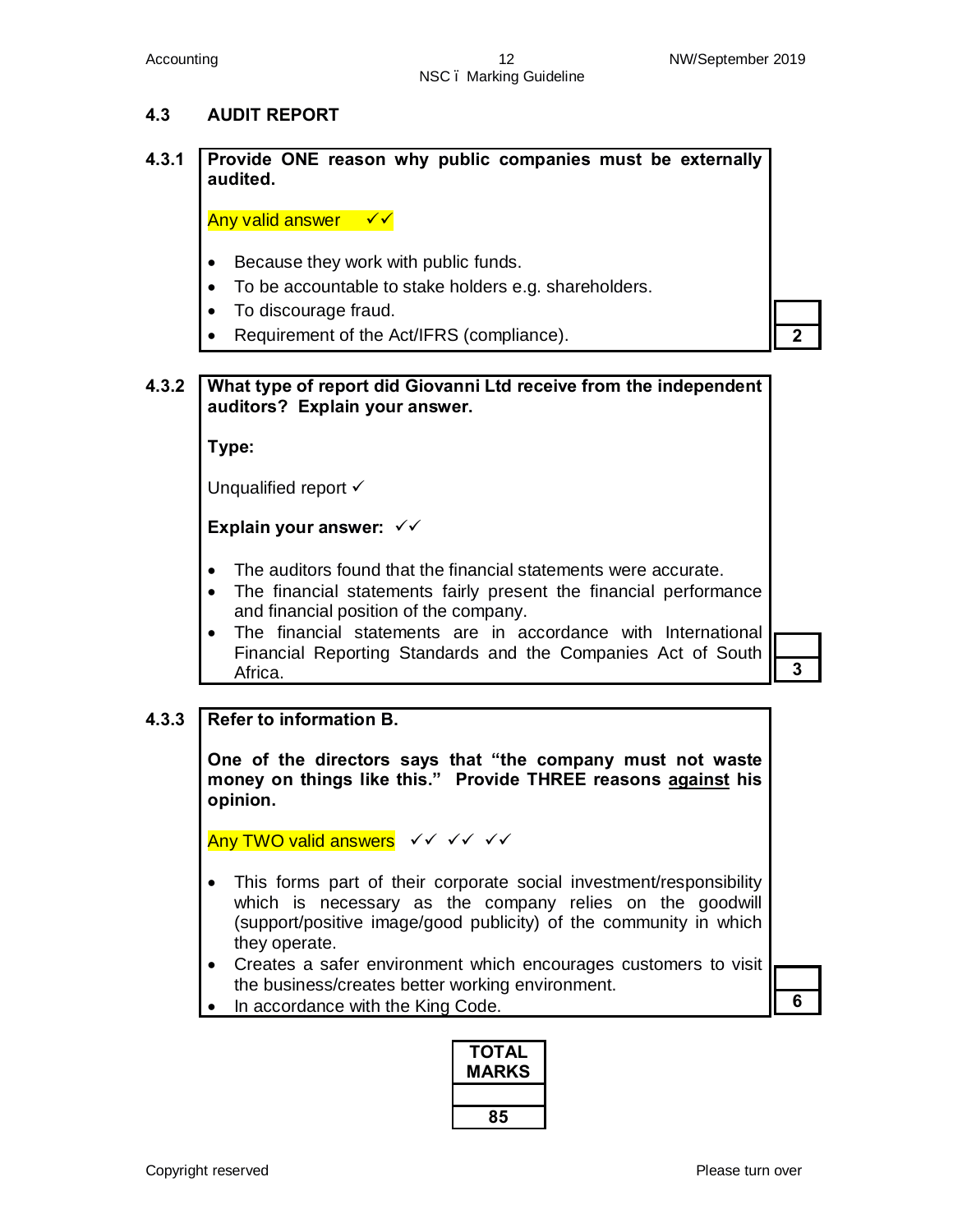#### **5.1 FIXED ASSETS**

#### **5.1.1 Calculate the cost price of the delivery vehicle that was traded in on 31 August 2018.**

| <b>Calculation</b>                                                     | <b>Answer</b>     |  |
|------------------------------------------------------------------------|-------------------|--|
| 1 120 000 $\checkmark$ + 450 000 $\checkmark$ . 1 270 000 $\checkmark$ | 300 000 Ø*        |  |
| <b>OR</b>                                                              | *one part correct |  |
| $. 1120000$ . 450 000 + 1 270 000                                      |                   |  |

#### **5.1.2 Calculate the missing figures as indicated by (i)–(iv) on the fixed asset note.**

| assel liule. |                                                                                                                                                          |                                  |
|--------------|----------------------------------------------------------------------------------------------------------------------------------------------------------|----------------------------------|
| No.          | <b>Calculations</b>                                                                                                                                      | <b>Answer</b>                    |
| (i)          |                                                                                                                                                          | (400 000) ✓<br>ignore brackets   |
| (ii)         | $(6015000.5715000) + 400000$                                                                                                                             | 700 000√√                        |
| (iii)        | one mark<br>one mark<br>[(300 000 0. 60 000) x 20%] x 6/12]<br>300 000 $\checkmark$ . (60 000 $\checkmark$ + 24 000 $\checkmark$ )<br>84 000 three marks | 216 000 ☑*<br>*one part correct  |
| (iv)         | New:<br>$(65\,000 \times 18/100) \times \times 3/12 \times 2925$<br>Old:                                                                                 | (31 924) ☑*<br>*one part correct |
|              | 29 000 -1 = 28 999 $\checkmark$                                                                                                                          |                                  |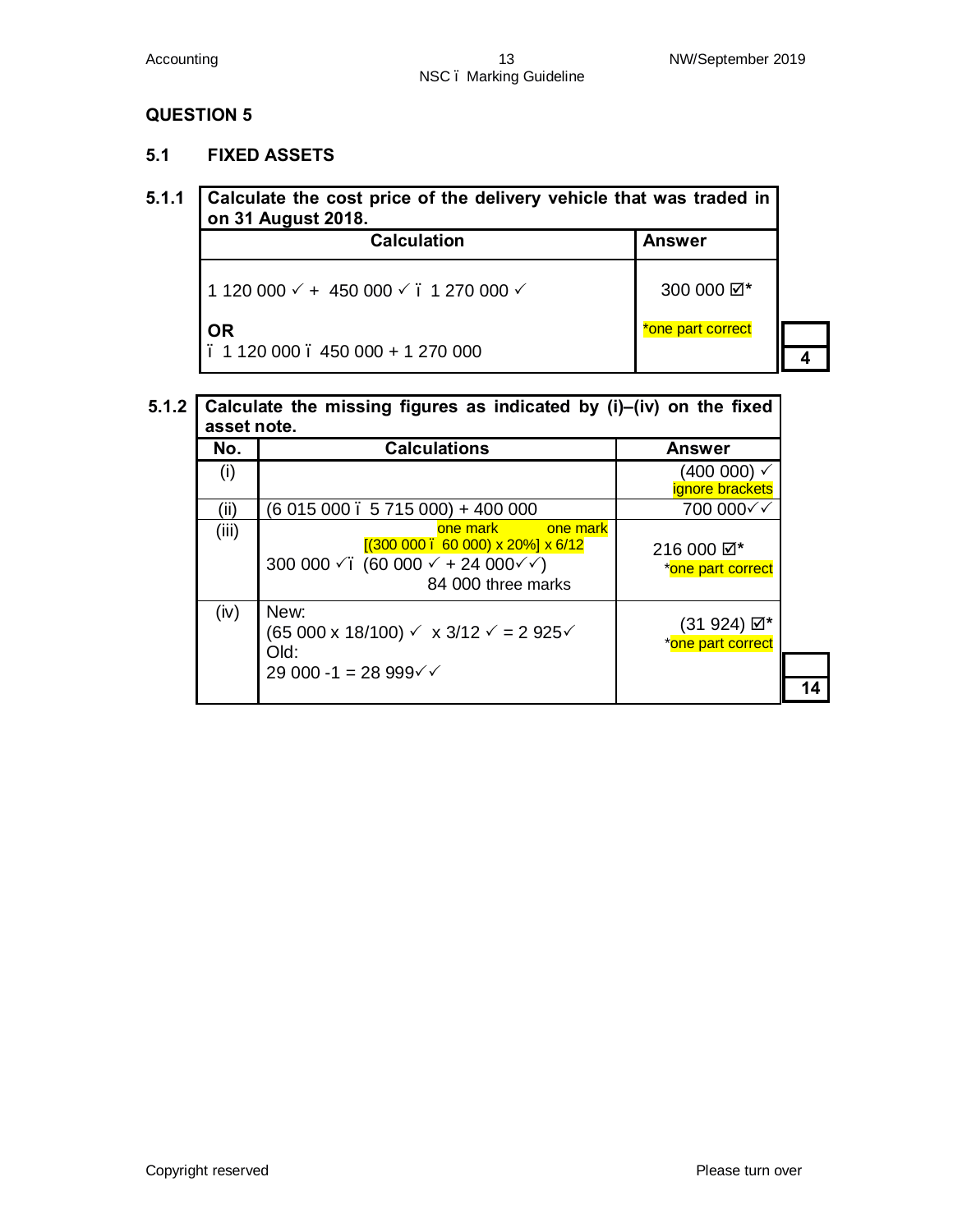# **5.2 CASH FLOW STATEMENT**

| generated from operations.                                                                                             | $\mathsf{R}$                                  |
|------------------------------------------------------------------------------------------------------------------------|-----------------------------------------------|
| Profit before tax (60 000 $+$ 90 000)                                                                                  | 150 000 √√                                    |
| Adjustment in respect of:                                                                                              | 56 100 Ø*                                     |
| Interest on loan                                                                                                       | 12 900 √                                      |
| Depreciation                                                                                                           | 43 200 √                                      |
| Operating profit before changes in working<br>capital:                                                                 | 206 100 $\boxtimes^*$                         |
| <b>Changes in working capital:</b>                                                                                     | 29 900 Ø*                                     |
| Inventory                                                                                                              |                                               |
| 134 000                                                                                                                | 28 0000 *                                     |
| $(126 150 + 7 850) \vee 162 000 \vee$                                                                                  | Must not be in<br><b>brackets</b>             |
| Trade and other receivables                                                                                            |                                               |
| $(23800 + 1400) \sqrt{}$ . 36 000 $\sqrt{}$                                                                            | 10 800 Ø*                                     |
| <b>OR</b>                                                                                                              | Must not be in<br>brackets                    |
| 25 200 one marks<br>$(28000 \t 2800) \t 36000$                                                                         |                                               |
| one mark<br>one mark                                                                                                   |                                               |
| Trade and other payables<br>54 800 $\checkmark$ . (63 000 + 700) $\checkmark$                                          | $(8900)$ $\boxtimes^*$<br>Must be in brackets |
| <b>OR</b>                                                                                                              |                                               |
| 54 800 one mark<br>63 700 one mark<br>$(74800 \cdot 20000)$ . $(83700 \cdot 12000 \cdot 8000)$<br>one mark<br>one mark |                                               |
| <b>Cash generated from operations</b>                                                                                  | 236 000 Ø*                                    |

\*one part correct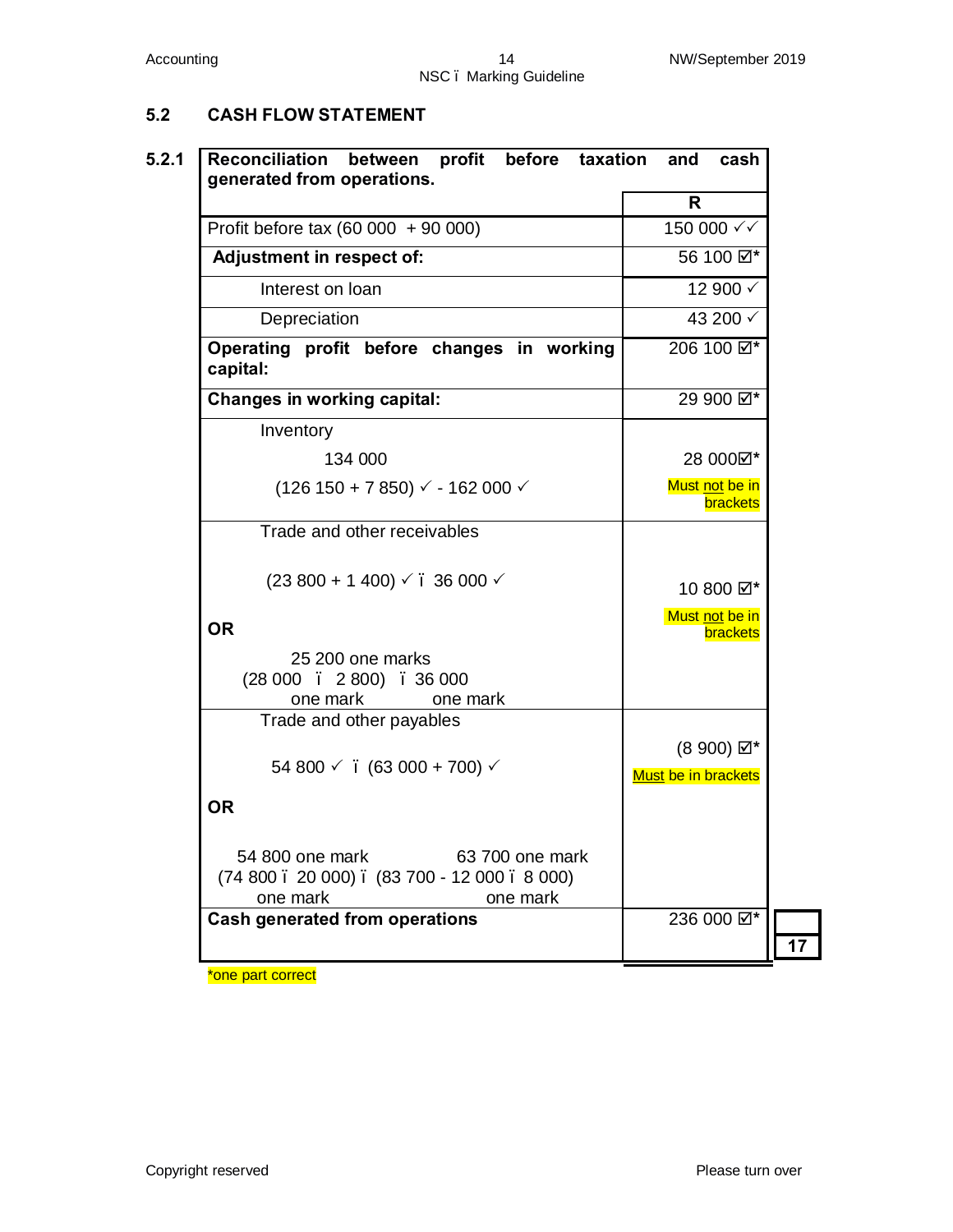#### Accounting 15 NW/September 2019 NSC – Marking Guideline

|           | Cash effects of operating activities                                                                              |             | 110 300 ☑*                                           |
|-----------|-------------------------------------------------------------------------------------------------------------------|-------------|------------------------------------------------------|
|           | Cash generated from operations                                                                                    | (see 5.2.1) | 236 000 ☑                                            |
|           | Interest paid                                                                                                     |             | $(12900)$ $\checkmark$<br><b>Must be in brackets</b> |
|           | Dividends paid                                                                                                    |             |                                                      |
|           | 50,000 three marks                                                                                                |             |                                                      |
|           | 12 000 $\checkmark$ + [(32 000 $\checkmark$ + 90 000 $\checkmark$ - 72 000 $\checkmark$ ) - 20 000 $\checkmark$ ] |             |                                                      |
|           |                                                                                                                   |             | (42 000) ☑*                                          |
| OR .      | 12 000 one mark $+$ 30 000 four marks                                                                             |             | <b>Must be in brackets</b>                           |
| <b>OR</b> | 62 000 four marks . 20 000 one mark                                                                               |             |                                                      |
| <b>OR</b> |                                                                                                                   |             |                                                      |
|           | 50 000                                                                                                            |             |                                                      |
|           | $-12000 - (32000 + 90000 - 72000) + 20000$                                                                        |             |                                                      |
| OR.       | -12 000 one mark - 30 000 four mark                                                                               |             |                                                      |
|           | (Accept T-account)                                                                                                |             |                                                      |
|           | Income tax paid                                                                                                   |             |                                                      |
|           | 8 000 $\checkmark$ + 60 000 $\checkmark$ + 2 800 $\checkmark$                                                     |             | (70 800) ☑*                                          |
|           | <b>OR</b>                                                                                                         |             | <b>Must be in brackets</b>                           |
|           | -8 000 - 60 000 - 2 800                                                                                           |             |                                                      |
|           | (Accept T-account)                                                                                                |             |                                                      |

| 5.2.3 | Net change in cash and cash equivalents     | $(69 600)$ $\boxtimes^*$ |  |
|-------|---------------------------------------------|--------------------------|--|
|       | <b>Cash and cash equivalents: Beginning</b> |                          |  |
|       |                                             | 16 400 √                 |  |
|       | <b>Cash and cash equivalents: End</b>       | $(53 200)$ $\checkmark$  |  |
|       | (6800.6000)                                 |                          |  |

\*one part correct

#### **5.3 INTERPRETATION AND ANALYSIS**

#### **5.3.1 Comment on the following financial indicators:**

|     |                                        | <b>Comment with figures</b><br>$\checkmark$<br>$\checkmark$ $\checkmark$ | <b>Reason for change</b>                                                                                                                                      |   |
|-----|----------------------------------------|--------------------------------------------------------------------------|---------------------------------------------------------------------------------------------------------------------------------------------------------------|---|
| (a) | % gross profit on<br>the cost of sales | Increased from 47% to<br>56%. 56% is less than<br>the mark-up of 60%     | Advertising used to<br>increase sales:<br>improved marketing<br>strategies; purchased<br>from cheaper<br>suppliers; trade<br>discount allowed to<br>customers | 3 |
| (b) | % operating<br>expenses on             | Improved/decreased<br>from 23% to 18%                                    | Kept within budget;<br>avoided wastage;                                                                                                                       |   |
|     | sales                                  |                                                                          | Increase sales; cut                                                                                                                                           |   |
|     |                                        |                                                                          | down expenses                                                                                                                                                 |   |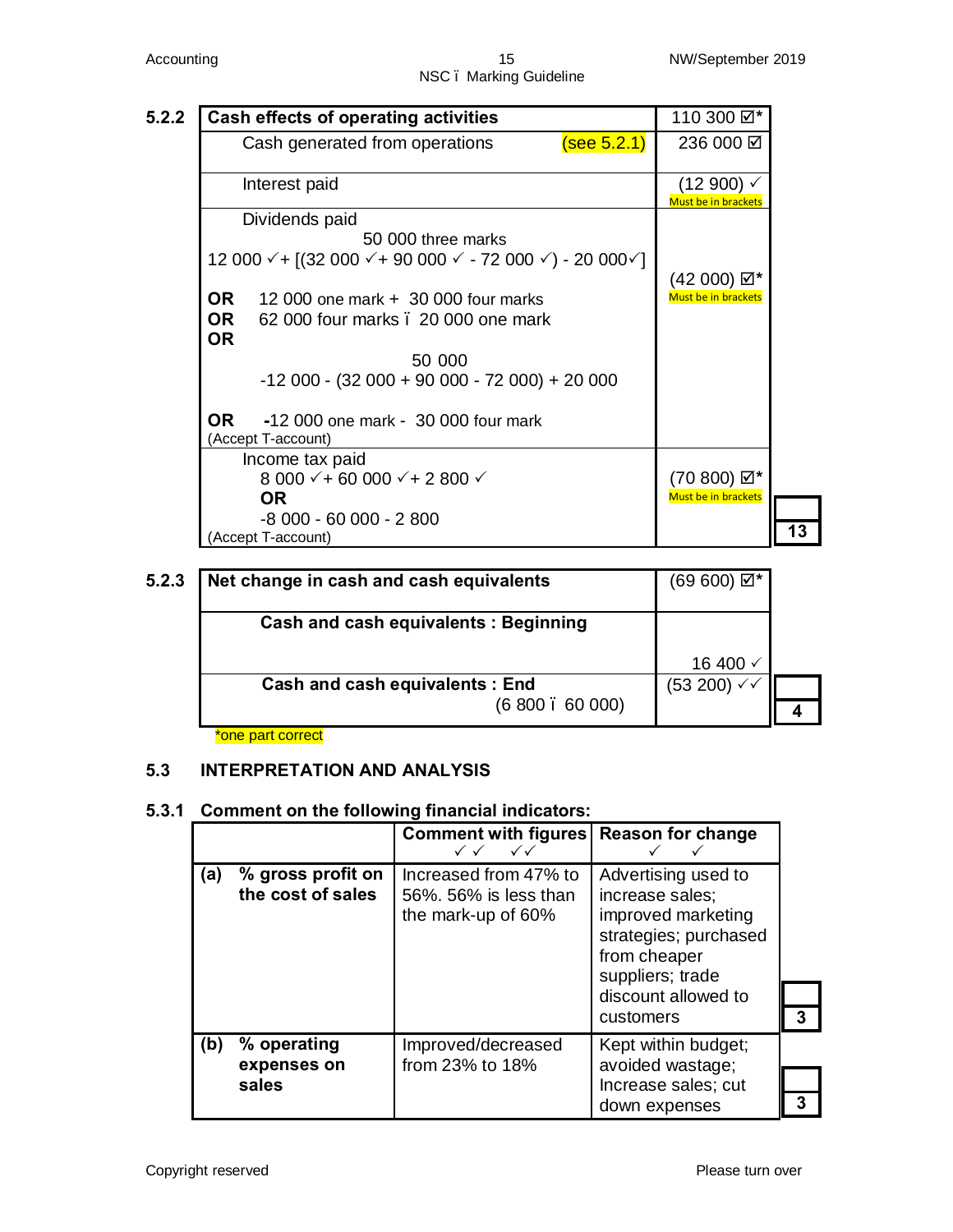**5.3.2 From 2017 to 2018 the directors made a well-considered decision to change the policy on the distribution of profit in the form of dividends. Explain this change. Quote figures or calculations to support your answer.**

Expected response for FOUR marks  $\overline{(explanation \checkmark \checkmark \mathrm{ figures/calculation} \checkmark \checkmark)}$ 

They paid out (42÷42 x100) 100% of all their earnings in 2017, compared to (28÷50 x 100) 56% of their earnings in 2018. The business is retaining funds for future expansions/developments/to improve NAV in 2018.

Expected response for TWO marks:

The DPS decreased from 42 cents to 28 cents/decreased by 14 cents and the EPS improved from 42 cents to 50 cents/improved by 8 cents. **4**

**5.3.3 Shareholders are satisfied with the issue price of the new shares. Quote TWO financial indicators with figures to support this statement.**

Financial indicators and figures  $\checkmark$   $\checkmark$ **Valid comment** <del>V</del> → <del>V</del>

- · New shares have been sold at 873 cents above the NAV of 648 cents
- · New shares have been sold at 873 cents above the market value per share of 763 cents **4**

**5.3.4 One of the directors feel that the loan should be paid as soon as possible. Do you agree? Quote TWO financial indicators with figures to support your opinion.**

**Opinion:**

 $No \checkmark$ 

**Financial indicators with figures:**

Explanation  $\checkmark$   $\checkmark$  Trend from 2017 to 2018  $\checkmark$   $\checkmark$ 

Debt-equity ratio is 0,06 : 1 which means the business is in a position to borrow more money. This indicates low risk.

The return on total capital employed (ROTCE) for 2018 is 26% which is higher than the interest rate of 18%. This indicates positive gearing. **5**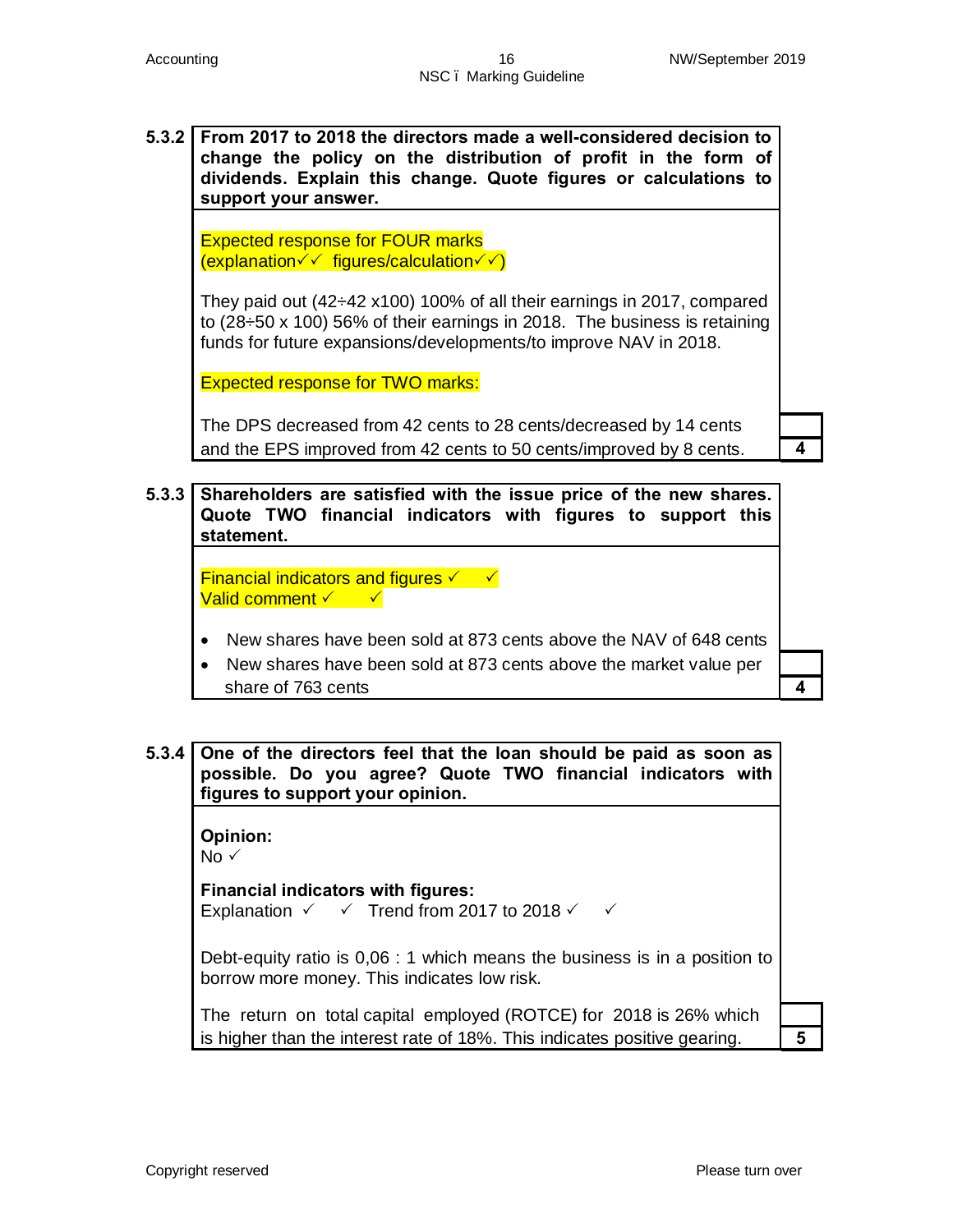# **5.3.5 The shareholders should be satisfied with the return on their investment and the companies' earnings. Explain TWO financial indicators with figures to support this opinion.**

Explanation  $\checkmark$   $\checkmark$  Figures  $\checkmark$   $\checkmark$ 

Return on shareholdersq equity improved from 9,5% to 20%. 20% is higher than return on alternative investment of 7% or 13%.

Earnings per share improved from 42 cents to 50 cents per share.

| ΤΟΤΑL<br><b>MARKS</b> |
|-----------------------|
| 75                    |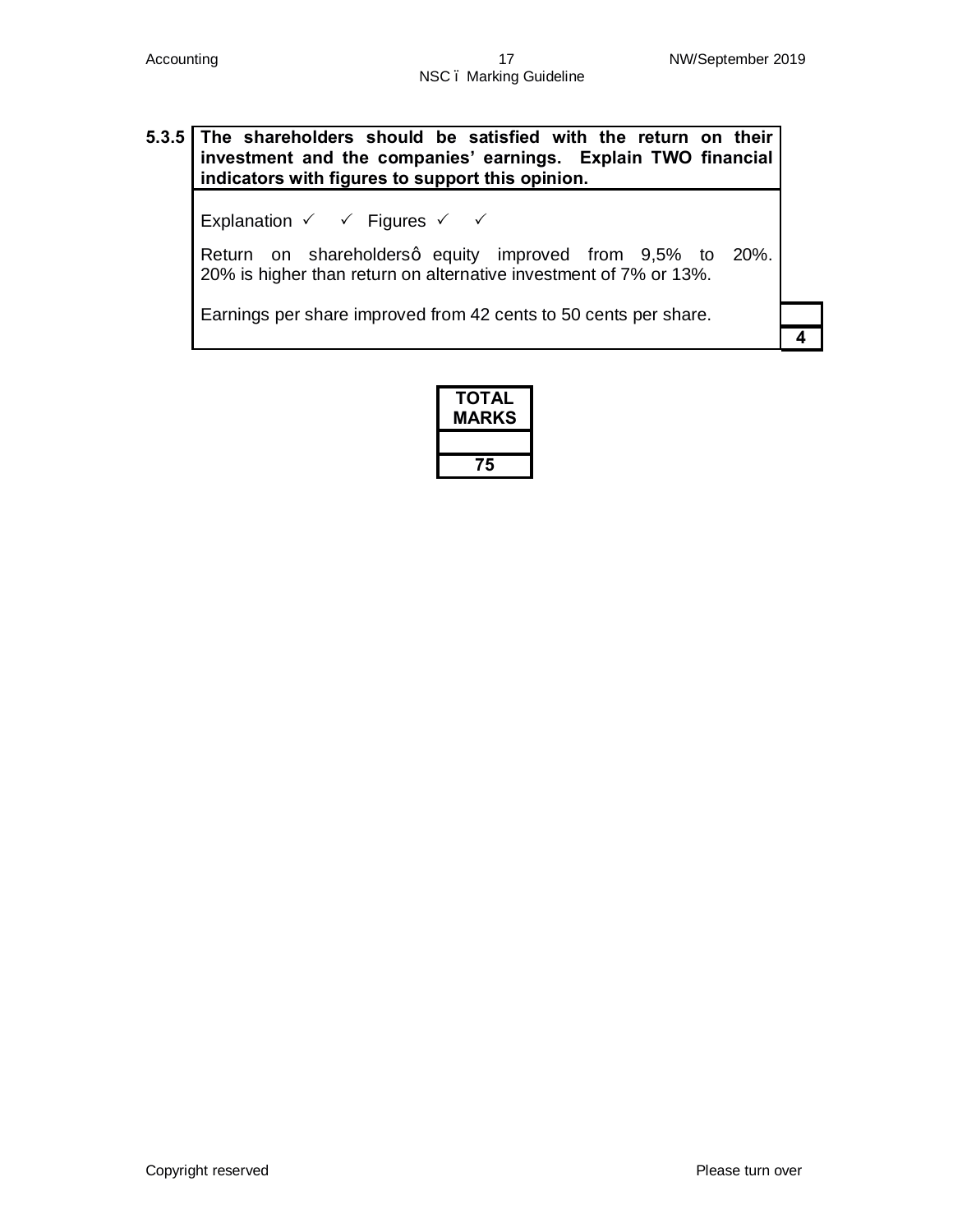|               | DEBTORS' COLLECTION SCHEDULE FOR AUGUST 2019 |                   |  |  |  |  |  |  |  |
|---------------|----------------------------------------------|-------------------|--|--|--|--|--|--|--|
|               | <b>CREDIT SALES</b>                          | <b>AUGUST</b>     |  |  |  |  |  |  |  |
| May           | 42 000                                       |                   |  |  |  |  |  |  |  |
| June          | 49 200                                       | $3936 \sqrt{2}$   |  |  |  |  |  |  |  |
| July          | 43 200                                       | 30 240 Ø**        |  |  |  |  |  |  |  |
|               |                                              | **Must x70%       |  |  |  |  |  |  |  |
| <b>August</b> | 33 600                                       | $6384 \sqrt{}$    |  |  |  |  |  |  |  |
|               |                                              | 40 560 2          |  |  |  |  |  |  |  |
|               |                                              | *one part correct |  |  |  |  |  |  |  |

# **6.2 Calculate the missing amounts indicated by (i)–(iv) on the Cash Budget.**

| No.   | <b>Calculations</b>                                   | <b>Answer</b>          |                 |
|-------|-------------------------------------------------------|------------------------|-----------------|
|       | $(84\ 000\ x\ 100/150\ \sqrt{x})\ x\ 25\% \ \sqrt{x}$ | 14 000 Ø*              |                 |
| ʻii`  | $(82000 \times 75\%) \times 95\% \times$              | 58 425 $\boxtimes^*$   |                 |
| 'iii) | 2 904 x 100/110                                       | $2640 \sqrt{}$         |                 |
| (iv)  | $-22600 \times 10200 \times$                          | $(32 800) \boxtimes^*$ |                 |
|       |                                                       | *one part correct      | $\overline{11}$ |

### **6.3 Refer to Information A and E.**

**The workers are dissatisfied with the increases they will be receiving in August 2019. They have also indicated that they will embark on strike action in October 2019 if the owner does not address their concerns.**

**Give ONE reason (with figures) that the owner could use to justify the increase he granted to the workers in August 2019.**

Appropriate reason  $\checkmark$  relevant figure  $\checkmark$   $\checkmark$ 

- The business is experiencing cash flow problems as the bank balance is expected to be overdrawn at the end of August 2019 by R120 000.
- · The total sales for June (R89 100) is below the budgeted amount (R123 000) and he expects this trend to continue.
- · Collection from debtors decreased from R46 440 to R40 896. **4**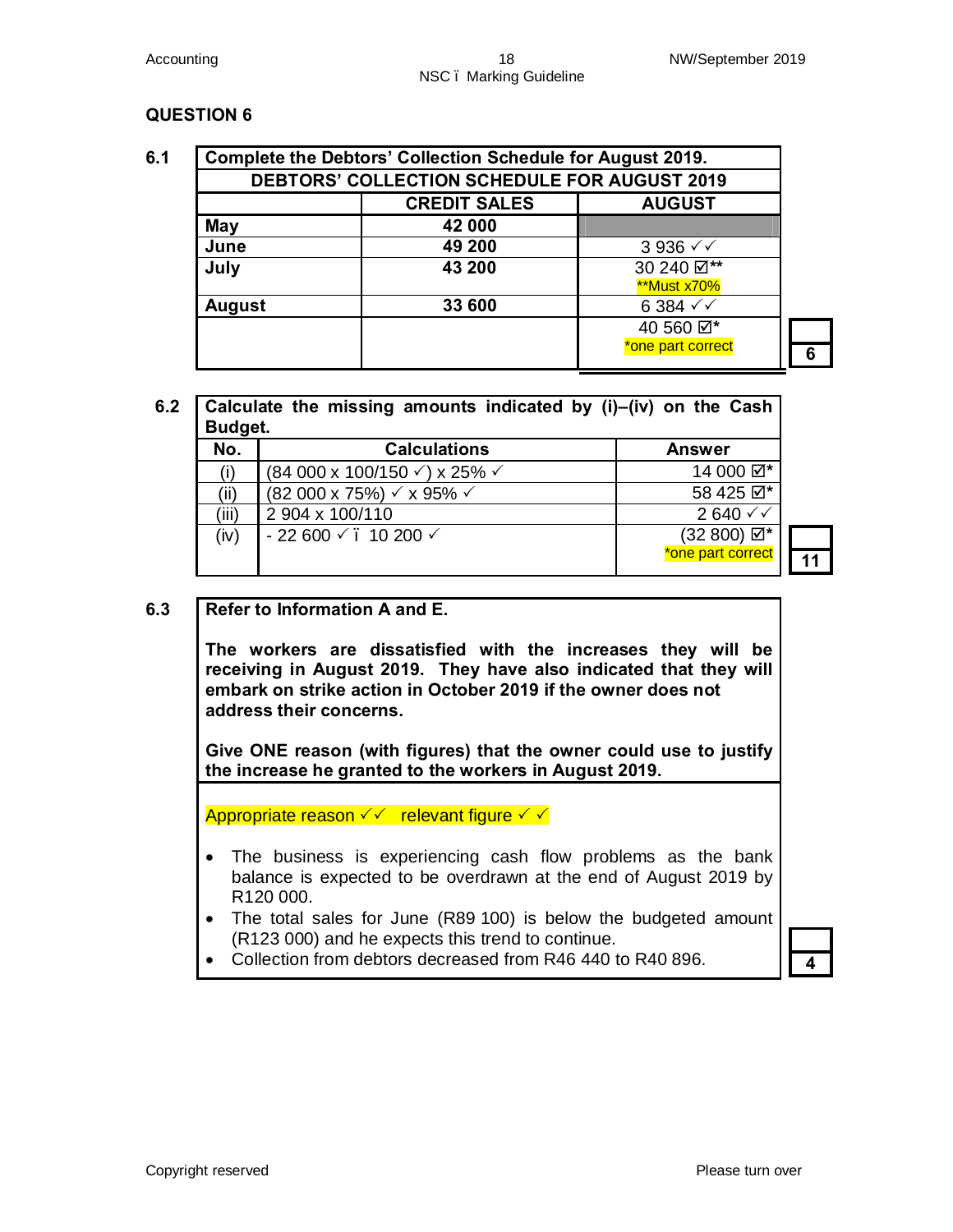### **6.4 Refer to Information A and G.**

**The owner requires your comment regarding the new vehicle.**

**Apart from the deposit and the monthly instalment of R6 250, explain how the next Cash Budget will be affected. State THREE points.**

Any 3 valid points  $\checkmark$   $\checkmark$   $\checkmark$ 

- · Delivery expenses paid to MJ Deliveries will be avoided.
- Petrol costs must be included.
- · Salary of a driver must be included.
- Insurance must be included. **3**
- 

#### **6.5 Refer to Information H.**

**At the end of August 2019 the following figures were identified. The owner has asked that you explain to him why the budgeted and actual amounts of certain items differ significantly.** 

**Comment on the control of the following items in September 2019. Provide ONE point of advice to Terry in respect of each item.**

| <b>COMMENT</b>                                                                                                              | <b>ADVICE</b>                                                      |
|-----------------------------------------------------------------------------------------------------------------------------|--------------------------------------------------------------------|
| <b>ADVERTISING:</b><br>Under spent.<br>This lead to the decrease in sales.<br>$\checkmark$                                  | Increases advertising to increase<br>sales. $\checkmark$           |
| <b>PACKING MATERIALS:</b><br>Over spent.<br>Sales is less so packing materials<br>must also be less. $\checkmark\checkmark$ | Regular stock counting to check<br>for possible theft $\checkmark$ |

| ΤΟΤΑL<br><b>MARKS</b> |
|-----------------------|
|                       |
| 30                    |

 **TOTAL: 300**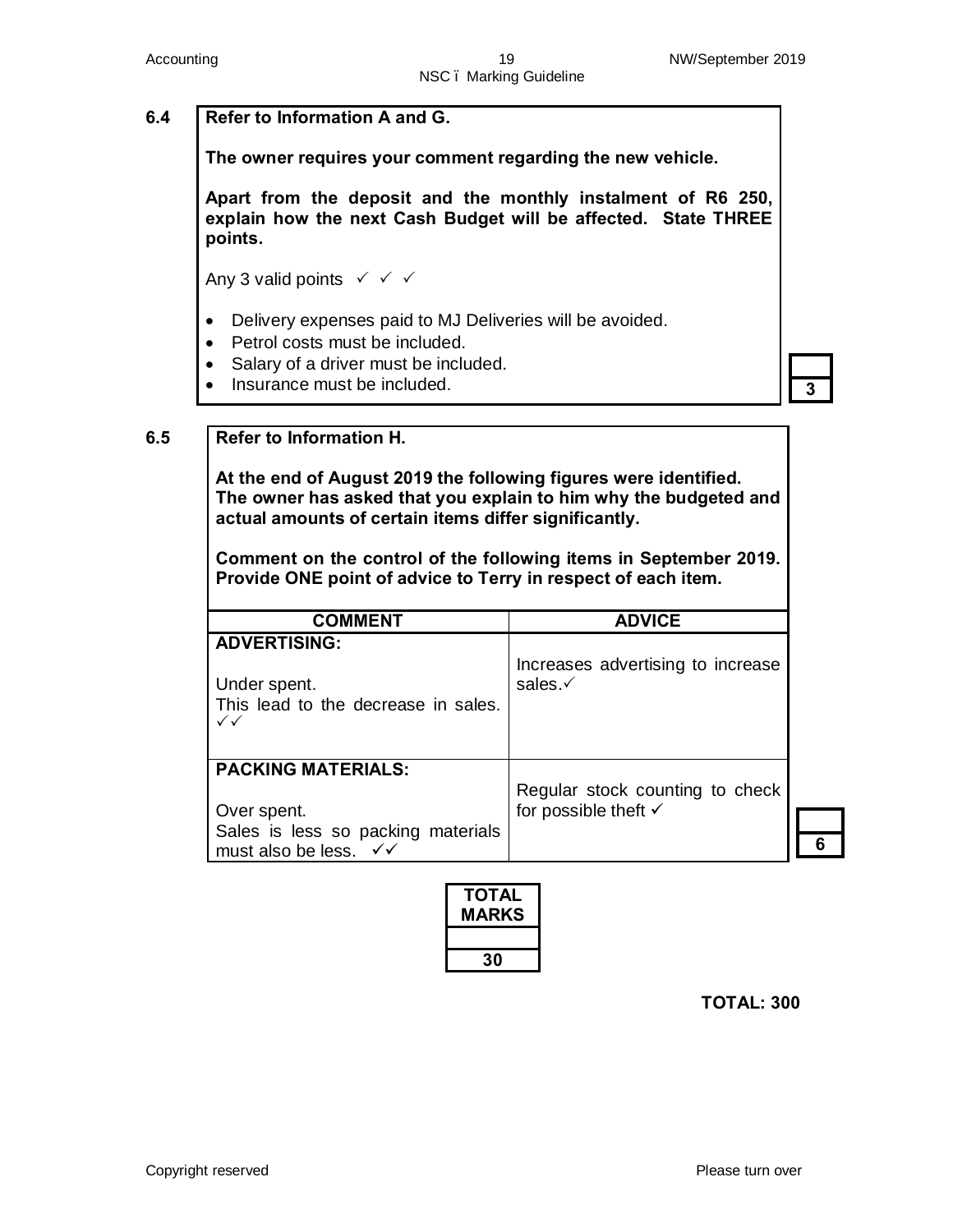Accounting NW/September 2019

## **DISTRIBUTION OF QUESTIONS IN TERMS OF COGNITIVE LEVELS (Table)**

| <b>ACCN</b>        |                |    | September 2019                      |                |                                 |                   |                    |                                    | <b>BLOOMS TAXONOMY</b>       |                  |        |                | <b>CHALLENGE</b> |                  | <b>PROBLEM-</b><br><b>SOLVING</b> |                |              |
|--------------------|----------------|----|-------------------------------------|----------------|---------------------------------|-------------------|--------------------|------------------------------------|------------------------------|------------------|--------|----------------|------------------|------------------|-----------------------------------|----------------|--------------|
| Q                  | <b>Marks</b>   |    | <b>Topic</b>                        | Remember       | <b>Understand</b><br>comprehend | Apply<br>(recall) | Apply<br>(process) | Analyse<br>(understand)<br>Analyse | (productiv<br>$\overline{a}$ | Evaluate         | Create | Easy           | Medium           | <b>Difficult</b> |                                   | <b>Surface</b> | Deep         |
| 1.1                | 5              |    | Concepts                            | 5 <sub>5</sub> |                                 |                   |                    |                                    |                              |                  |        | 5              |                  |                  |                                   |                |              |
| 1.2.1              | 13             |    | Calculate owning<br>to SARS         |                |                                 |                   | 10                 |                                    | 3 <sup>1</sup>               |                  |        | 4              | 6                |                  |                                   |                |              |
| 1.2.2              | $\overline{2}$ |    | <b>Ethics</b>                       |                | 2                               |                   |                    |                                    |                              |                  |        | $\overline{2}$ |                  |                  |                                   | 2              |              |
|                    |                | 20 |                                     | 5 <sup>1</sup> | $\overline{2}$                  |                   | 10                 |                                    | $\overline{3}$               |                  |        |                |                  |                  |                                   |                |              |
| 2.1.1              | 2              |    | <b>B/S Balance</b>                  |                | $\overline{2}$                  |                   |                    |                                    |                              |                  |        | 2              |                  |                  |                                   |                |              |
| 2.1.2              |                |    | <b>Bank balance</b>                 |                |                                 | 1                 | $\overline{4}$     |                                    | $\overline{2}$               |                  |        | 2              | 5                |                  |                                   |                |              |
| 2.1.3              | $\overline{2}$ |    | <b>B/S Error</b>                    |                |                                 |                   |                    |                                    |                              | $\overline{2}$   |        |                |                  | 2                |                                   |                |              |
| $\sqrt{2.1.4}$ (a) |                |    | Identify problem                    |                |                                 |                   |                    |                                    |                              | 1                |        |                |                  |                  |                                   |                | $\mathbf{1}$ |
| $2.1.4$ (b)        | 4              |    | <b>Internal Control</b>             |                | 4                               |                   |                    |                                    |                              |                  |        |                | 4                |                  |                                   |                | 4            |
| 2.1.5              | $\overline{2}$ |    | Post-dated cheque                   |                |                                 |                   | $\overline{2}$     |                                    |                              |                  |        |                | $\overline{2}$   |                  |                                   |                |              |
| 2.2.1              | 13             |    | Cred. Recon State                   |                |                                 | 6 <sup>1</sup>    | 5 <sub>l</sub>     |                                    | $\overline{2}$               |                  |        |                | $\overline{7}$   | $5 \mid$         |                                   |                |              |
| 2.2.2              | 5              |    | Calculate average<br>cred. payments |                |                                 |                   |                    |                                    | 5                            |                  |        |                | 5                |                  |                                   |                |              |
| 2.2.3              | 4              |    | Internal control                    |                | 4                               |                   |                    |                                    |                              |                  |        |                | 4                |                  |                                   |                |              |
|                    |                | 40 |                                     |                | 3 <sup>1</sup>                  | 13                | $5 \mid$           | 10                                 |                              | $\boldsymbol{9}$ |        |                |                  |                  |                                   |                |              |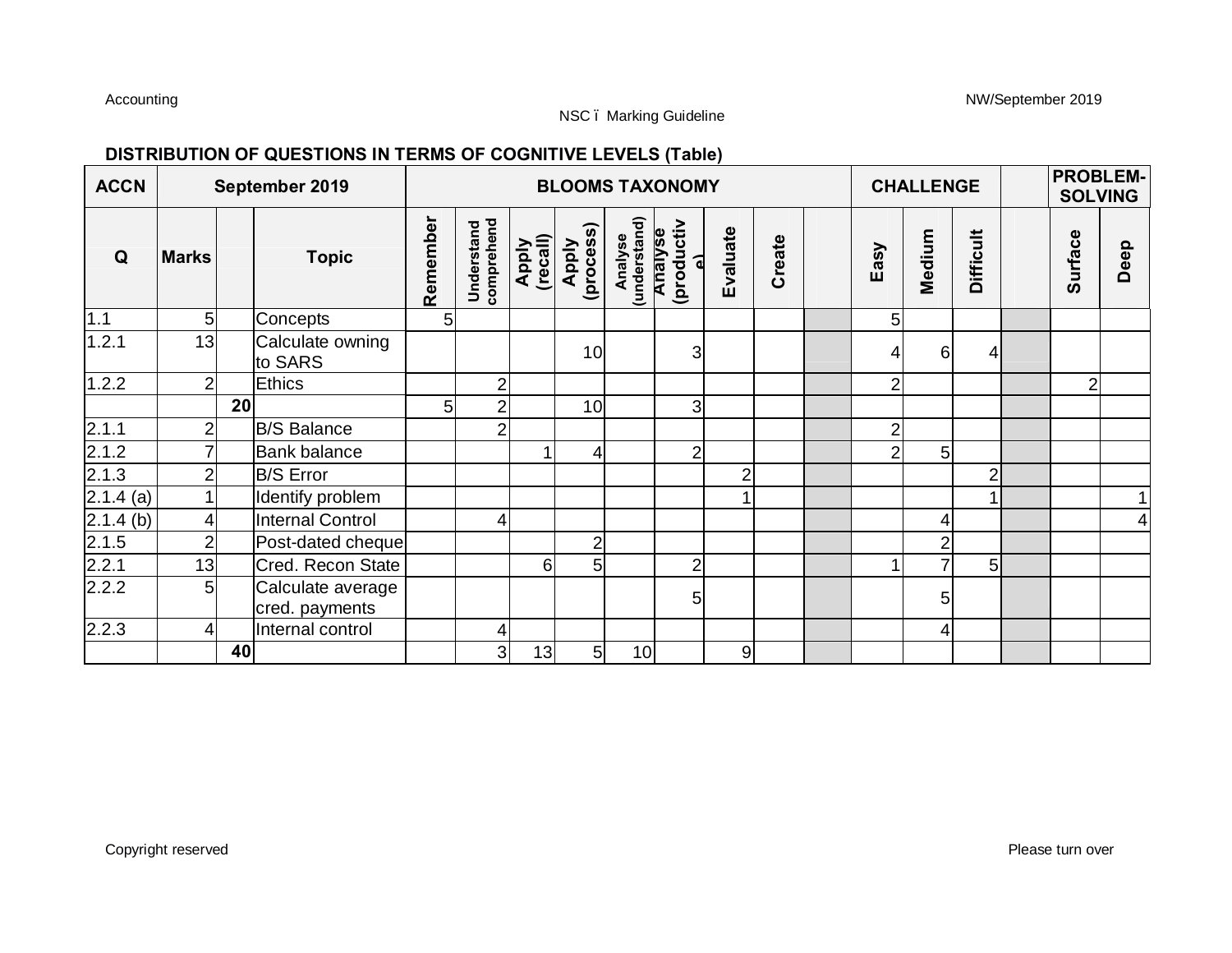#### Accounting NW/September 2019

| <b>ACCN</b>           |                  |                 | September 2019                       |                |                          |                   |                    |                         | <b>BLOOMS TAXONOMY</b>                  |                |                | <b>CHALLENGE</b> |                         |                  | <b>PROBLEM-</b><br><b>SOLVING</b> |      |  |
|-----------------------|------------------|-----------------|--------------------------------------|----------------|--------------------------|-------------------|--------------------|-------------------------|-----------------------------------------|----------------|----------------|------------------|-------------------------|------------------|-----------------------------------|------|--|
| Q                     | <b>Marks</b>     |                 | <b>Topic</b>                         | Remember       | comprehend<br>Understand | Apply<br>(recall) | Apply<br>(process) | Analyse<br>(understand) | (productiv<br>Analyse<br>$\overline{a}$ | Evaluate       | Create         | Easy             | Medium                  | <b>Difficult</b> | Surface                           | Deep |  |
| $\frac{3.1}{3.2.1}$   | 5 <sup>1</sup>   |                 | Concepts                             |                | 5 <sub>l</sub>           |                   |                    |                         |                                         |                |                | 5 <sub>l</sub>   |                         |                  |                                   |      |  |
|                       | 4                |                 | Value closing<br>stock (WA)          |                |                          |                   |                    |                         |                                         |                |                |                  | 4                       |                  |                                   |      |  |
| 3.2.2                 | $\overline{3}$   |                 | Calculate DM                         |                |                          |                   | 3                  |                         |                                         |                |                |                  | 3                       |                  |                                   |      |  |
| $\frac{3.2.3}{3.2.4}$ | 12               |                 | Factory overhead                     |                |                          |                   | 10                 |                         | $\overline{2}$                          |                |                | 4                | 5 <sup>1</sup>          | $\overline{3}$   |                                   |      |  |
|                       | 14               |                 | Prod. cost statem                    |                |                          | 7                 | $\overline{7}$     |                         |                                         |                |                | 5                | 5 <sup>1</sup>          | 4                |                                   |      |  |
| 3.3.1                 | 6                |                 | Break-even point                     |                |                          |                   |                    |                         | 6                                       |                |                |                  | 6 <sup>1</sup>          |                  |                                   |      |  |
| 3.3.2                 | $\overline{2}$   |                 | Units produce                        |                |                          |                   |                    | $\overline{2}$          |                                         |                |                | $\overline{2}$   |                         |                  |                                   |      |  |
| 3.3.3                 | $\overline{4}$   |                 | BEP & Units prod                     |                |                          |                   |                    |                         |                                         | 4              |                |                  | $\overline{2}$          | $\overline{2}$   |                                   |      |  |
|                       |                  | 50              |                                      | $\overline{0}$ | 5 <sub>l</sub>           | $\overline{7}$    | 20                 | $\overline{2}$          | 12                                      | $\overline{4}$ | $\overline{0}$ |                  |                         |                  |                                   |      |  |
| 4.1                   | $5\overline{)}$  |                 | GAAP-principles                      | 5 <sub>l</sub> |                          |                   |                    |                         |                                         |                |                | 5                |                         |                  |                                   |      |  |
| 4.2.1(a)              | 10               |                 | Ord. share capital                   |                |                          | $\overline{2}$    | 6                  |                         | $\overline{c}$                          |                |                | $\overline{2}$   | 4                       | $\overline{2}$   |                                   |      |  |
| 4.2.1(b)              | 13               |                 | Retained Income                      |                |                          | $\overline{2}$    | $\bf{8}$           |                         | 3                                       |                |                | $\overline{2}$   | $\overline{7}$          | $6 \overline{6}$ |                                   |      |  |
| 4.2.2                 | 46               |                 | <b>Balance sheet</b>                 |                |                          | 15                | 21                 | $\overline{2}$          | 8 <sup>1</sup>                          |                |                | 15               | 16                      | 15               |                                   |      |  |
| 4.3.1                 | $\overline{2}$   |                 | <b>External Oudit</b>                |                | 2                        |                   |                    |                         |                                         |                |                | 2                |                         |                  |                                   |      |  |
| 4.3.2                 | $\overline{3}$   |                 | Identify audit<br>report and explain |                |                          |                   |                    |                         |                                         | 3              |                |                  |                         | $\overline{3}$   |                                   |      |  |
| 4.3.3                 | $6 \overline{6}$ |                 | King Code                            |                |                          |                   |                    |                         |                                         | 6              |                |                  | $\overline{4}$          | $\overline{2}$   |                                   |      |  |
|                       |                  | $\overline{85}$ |                                      | 5 <sup>1</sup> | $\overline{2}$           | 19                | 35                 | $\overline{2}$          | 13                                      | 9              | $\Omega$       |                  |                         |                  |                                   |      |  |
| $\frac{5.1.1}{5.1.2}$ | 4                |                 | Cost price vehicle                   |                |                          |                   |                    |                         | 4                                       |                |                |                  | $\overline{\mathbf{4}}$ |                  |                                   |      |  |
|                       | 14               |                 | Fixed asset note                     |                |                          | 6                 | 6                  |                         | $\overline{2}$                          |                |                | 4                | 5                       | $5\overline{)}$  |                                   |      |  |
| 5.2.1                 | $\overline{17}$  |                 | Note 1 Cash flow                     |                |                          | $\overline{7}$    | 10                 |                         |                                         |                |                | 3                | $\overline{7}$          | $\overline{7}$   |                                   |      |  |
| 5.2.2                 | 13               |                 | Cash effect                          |                |                          | $\overline{7}$    | $6 \overline{6}$   |                         |                                         |                |                | $\overline{3}$   | $\overline{5}$          | 5 <sup>1</sup>   |                                   |      |  |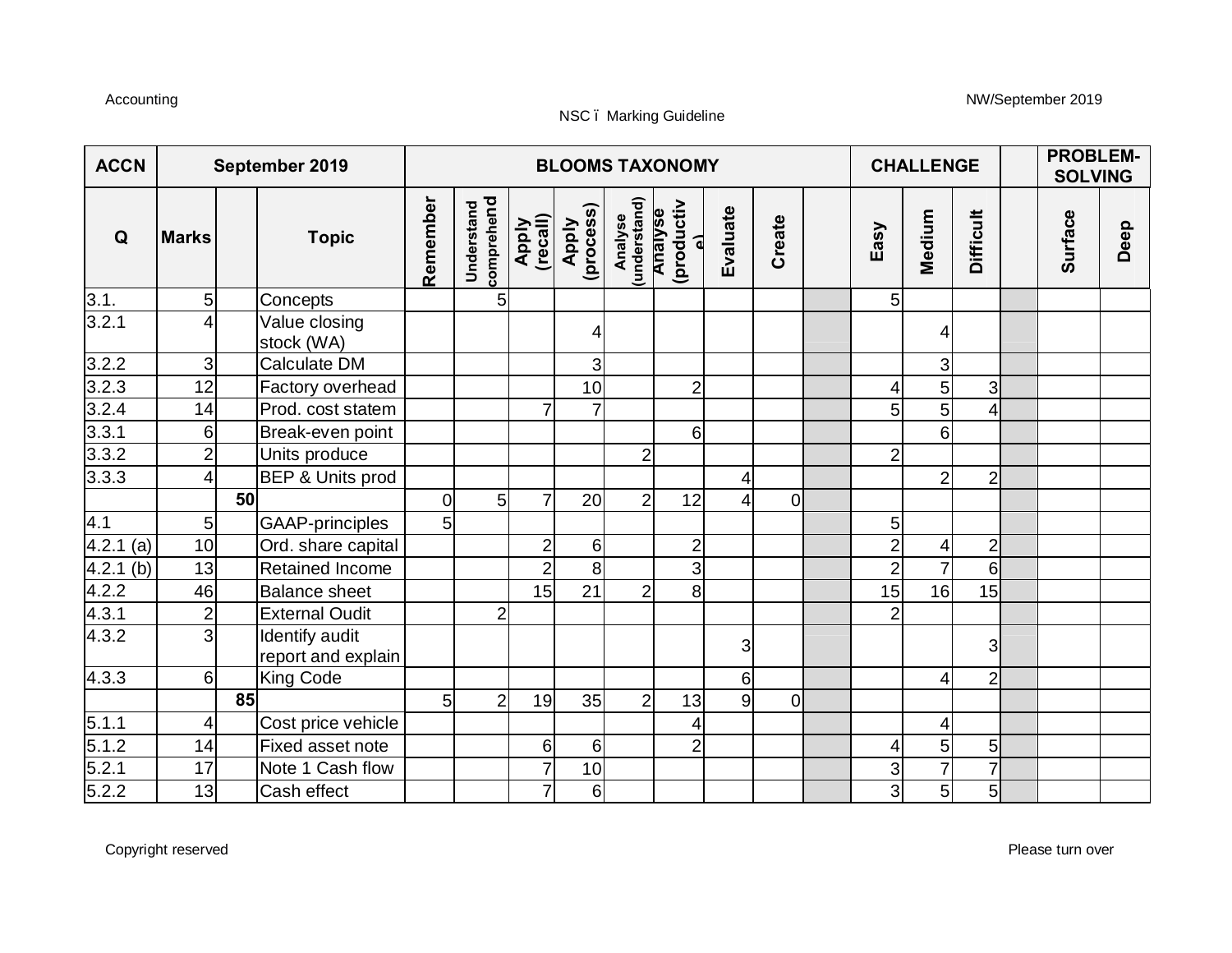#### Accounting NW/September 2019

| <b>ACCN</b> |                |     | September 2019                                        |                |                          |                   |                    |                         | <b>BLOOMS TAXONOMY</b>                  |                |                |      | <b>CHALLENGE</b> |                  | <b>PROBLEM-</b><br><b>SOLVING</b> |               |  |
|-------------|----------------|-----|-------------------------------------------------------|----------------|--------------------------|-------------------|--------------------|-------------------------|-----------------------------------------|----------------|----------------|------|------------------|------------------|-----------------------------------|---------------|--|
| Q           | <b>Marks</b>   |     | <b>Topic</b>                                          | Remember       | comprehend<br>Understand | Apply<br>(recall) | Apply<br>(process) | Analyse<br>(understand) | (productiv<br>Analyse<br>$\overline{a}$ | Evaluate       | Create         | Easy | Medium           | <b>Difficult</b> | Surface                           | Deep          |  |
|             |                |     | operating                                             |                |                          |                   |                    |                         |                                         |                |                |      |                  |                  |                                   |               |  |
| 5.2.2       | 4              |     | Net change cash                                       |                |                          |                   | 4                  |                         |                                         |                |                |      | $\overline{2}$   | $\overline{2}$   |                                   |               |  |
| 5.3.1       | 3              |     | % gross profit                                        |                |                          |                   |                    | 1                       |                                         | $\overline{c}$ |                |      | $\overline{2}$   |                  |                                   |               |  |
|             | 3              |     | % operating<br>expenses                               |                |                          |                   |                    |                         |                                         | $\overline{c}$ |                |      | 2 <sub>l</sub>   |                  |                                   |               |  |
| 5.3.2       | 4              |     | Comment<br>dividends                                  |                |                          |                   |                    |                         |                                         | 4              |                |      |                  | 4                |                                   |               |  |
| 5.3.3       | 4              |     | Issue price                                           |                |                          |                   |                    |                         |                                         | 4              |                |      |                  | 4                |                                   |               |  |
| 5.3.4       | $\overline{4}$ |     | <b>ROTCE</b>                                          |                |                          |                   |                    |                         |                                         | 5              |                |      |                  | 5 <sub>l</sub>   |                                   |               |  |
| 5.3.5       | 5              |     | <b>ROSHE</b>                                          |                |                          |                   |                    |                         |                                         |                |                |      |                  |                  |                                   |               |  |
|             |                | 75  |                                                       | <sub>0</sub>   | $\overline{0}$           | 20                | 26                 | $\overline{2}$          | 6                                       | 21             | 0l             |      |                  |                  |                                   |               |  |
| 6.1         | 6              |     | Credit sales and<br>Debtor <sub>®</sub><br>collection |                |                          |                   | 5                  |                         |                                         |                |                |      | 4                | $\overline{2}$   |                                   |               |  |
| 6.2         | 11             |     | Cash Budget                                           |                |                          | $\overline{7}$    | 4                  |                         |                                         |                |                | 3    | $\vert 4 \vert$  | 4                |                                   |               |  |
| 6.3         | 4              |     | Internal control                                      |                |                          |                   |                    |                         |                                         | $\overline{4}$ |                |      | $\overline{2}$   | $\overline{2}$   |                                   |               |  |
| 6.4         | 3              |     | Identify problem                                      |                |                          |                   |                    |                         |                                         |                | $\overline{3}$ |      | $\overline{2}$   | 1                |                                   | $\frac{3}{6}$ |  |
| 6.5         | 6              |     | <b>Actual vs Budget</b>                               |                |                          |                   |                    |                         |                                         | $\overline{c}$ | 4              |      | $\overline{3}$   | 3 <sup>l</sup>   |                                   |               |  |
|             |                | 30  |                                                       | $\overline{0}$ | $\overline{0}$           | 8 <sup>1</sup>    | 9                  | $\overline{0}$          | $\overline{0}$                          | 6              | $\overline{7}$ |      |                  |                  |                                   |               |  |
|             |                |     |                                                       | 10             | 19                       | 61                | 115                | 6                       | 39                                      | 43             | $\overline{7}$ | 57   | 135              | 89               |                                   |               |  |
| Total       |                | 300 |                                                       |                | 30%                      |                   |                    | 41%                     |                                         |                | 29%            | 19%  | 45%              | 30%              | 10%                               |               |  |
| Required %  |                |     |                                                       |                | 30%                      |                   |                    | 40%                     |                                         |                | 30%            |      |                  |                  |                                   |               |  |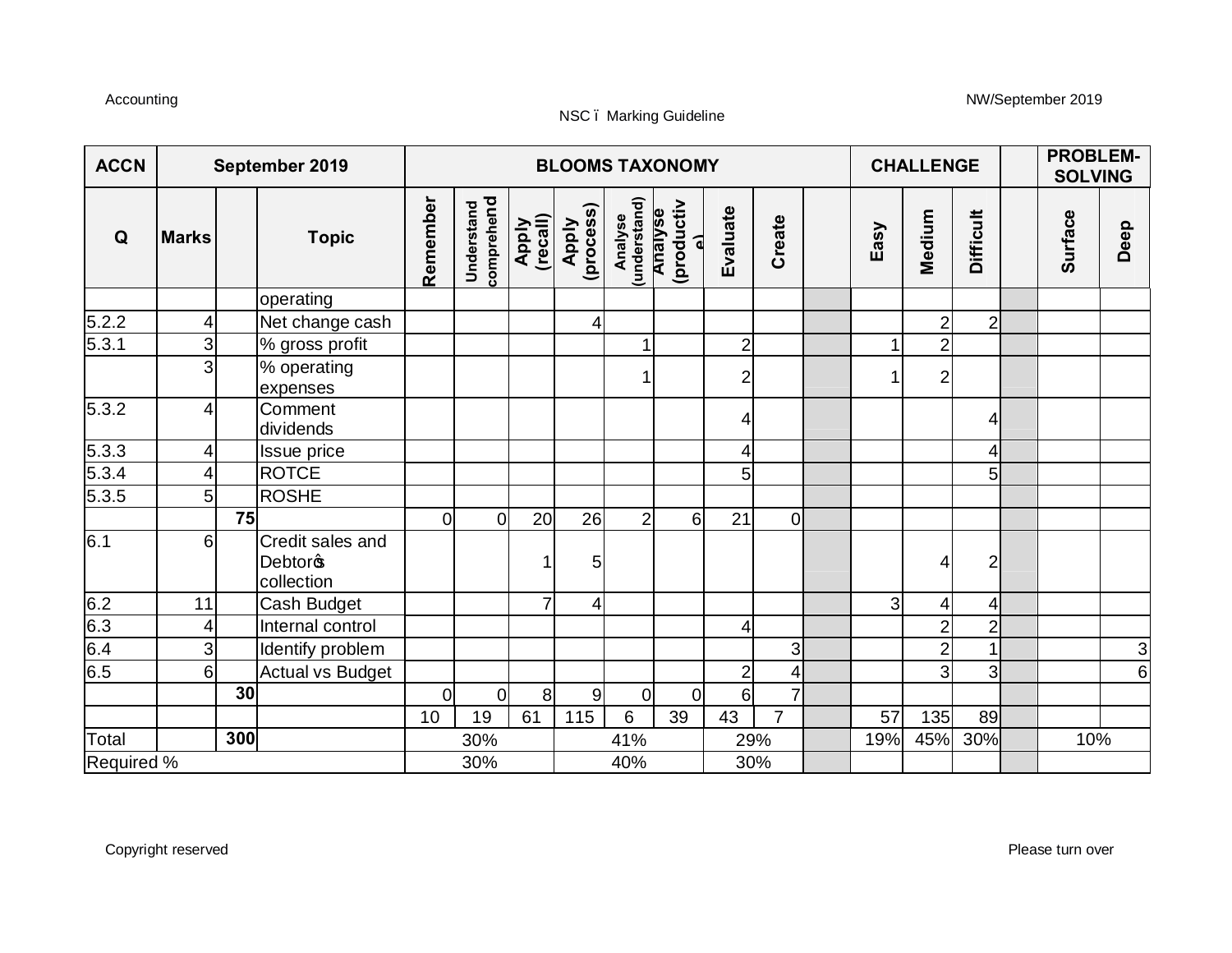#### **ACCOUNTING CAPS - DATE: September 2018**

|         |                                                                               | Q <sub>1</sub>          | Q2                                     | Q <sub>3</sub>               | Q4                                      | Q <sub>5</sub>                 | Q <sub>6</sub>        |
|---------|-------------------------------------------------------------------------------|-------------------------|----------------------------------------|------------------------------|-----------------------------------------|--------------------------------|-----------------------|
|         | <b>Question topics:</b>                                                       | <b>VAT &amp; Ethics</b> | <b>Bank and</b><br><b>Cred. Recons</b> | Manufacturing<br>& Inventory | GAAP.<br><b>Balance</b><br>sheet, Audit | <b>Cash Flow</b><br>& analysis | Cash<br><b>Budget</b> |
|         |                                                                               | 20                      | 40                                     | 50                           | 85                                      | 75                             | 30                    |
|         | <b>DISCIPLINE 1: FINANCIAL ACCOUNTING</b>                                     |                         |                                        |                              |                                         |                                |                       |
| 12.1.1  | Concepts - companies                                                          |                         |                                        |                              |                                         |                                |                       |
| 12.1.2  | Concepts - GAAP & IFRS                                                        |                         |                                        |                              | 4                                       |                                |                       |
| 12.1.3  | Selected ledger accounts & interpretation - companies                         |                         |                                        |                              |                                         |                                |                       |
| 12.1.4  | Accounting equation - companies                                               |                         |                                        |                              |                                         |                                |                       |
| 12.1.5  | Final accounts - companies                                                    |                         |                                        |                              |                                         |                                |                       |
| 12.1.6  | Financial statements - IS - companies                                         |                         |                                        |                              |                                         |                                |                       |
| 12.1.7  | Financial statements - BS & Notes - companies                                 |                         |                                        |                              | 71                                      |                                |                       |
| 12.1.8  | Cash Flow Statement - companies                                               |                         |                                        |                              |                                         | 37                             |                       |
| 12.1.9  | Analysis and interpretation of FS - companies                                 |                         |                                        |                              |                                         | 13                             |                       |
| 12.1.10 | Analyse published FS & audit report of companies                              |                         |                                        |                              | 6                                       |                                |                       |
| 12.1.11 | Close corporations - background only                                          |                         |                                        |                              |                                         |                                |                       |
| 12.1.12 | Interpret reconciliations: bank, debtors, creditors, age-analysis             |                         | 31                                     |                              |                                         |                                |                       |
| 12.1.13 | VAT calculation & Control acc (VAT form background only)                      | 18                      |                                        |                              |                                         |                                |                       |
|         |                                                                               |                         |                                        |                              |                                         |                                |                       |
|         | <b>DISCIPLINE 2: MANAGERIAL ACCOUNTING</b>                                    |                         |                                        |                              |                                         |                                |                       |
| 12.2.1  | Manufacturing concepts<br>Production Cost Stmt, short-form Inc Stmt & notes - |                         |                                        | 5                            |                                         |                                |                       |
| 12.2.2  | manufacturing                                                                 |                         |                                        | 26                           |                                         |                                |                       |
| 12.2.3  | Analysis & interpretation of unit costs & break-even                          |                         |                                        | 15                           |                                         |                                |                       |
| 12.2.4  | Projected IS - sole trader - analyse & interpret                              |                         |                                        |                              |                                         |                                |                       |
| 12.2.4  | Projected IS - company - analyse & interpret                                  |                         |                                        |                              |                                         |                                |                       |
| 12.2.5  | Cash budget - sole trader - analyse & interpret                               |                         |                                        |                              |                                         |                                | 30                    |

12.2.5 Cash budget - company analyse & interpret